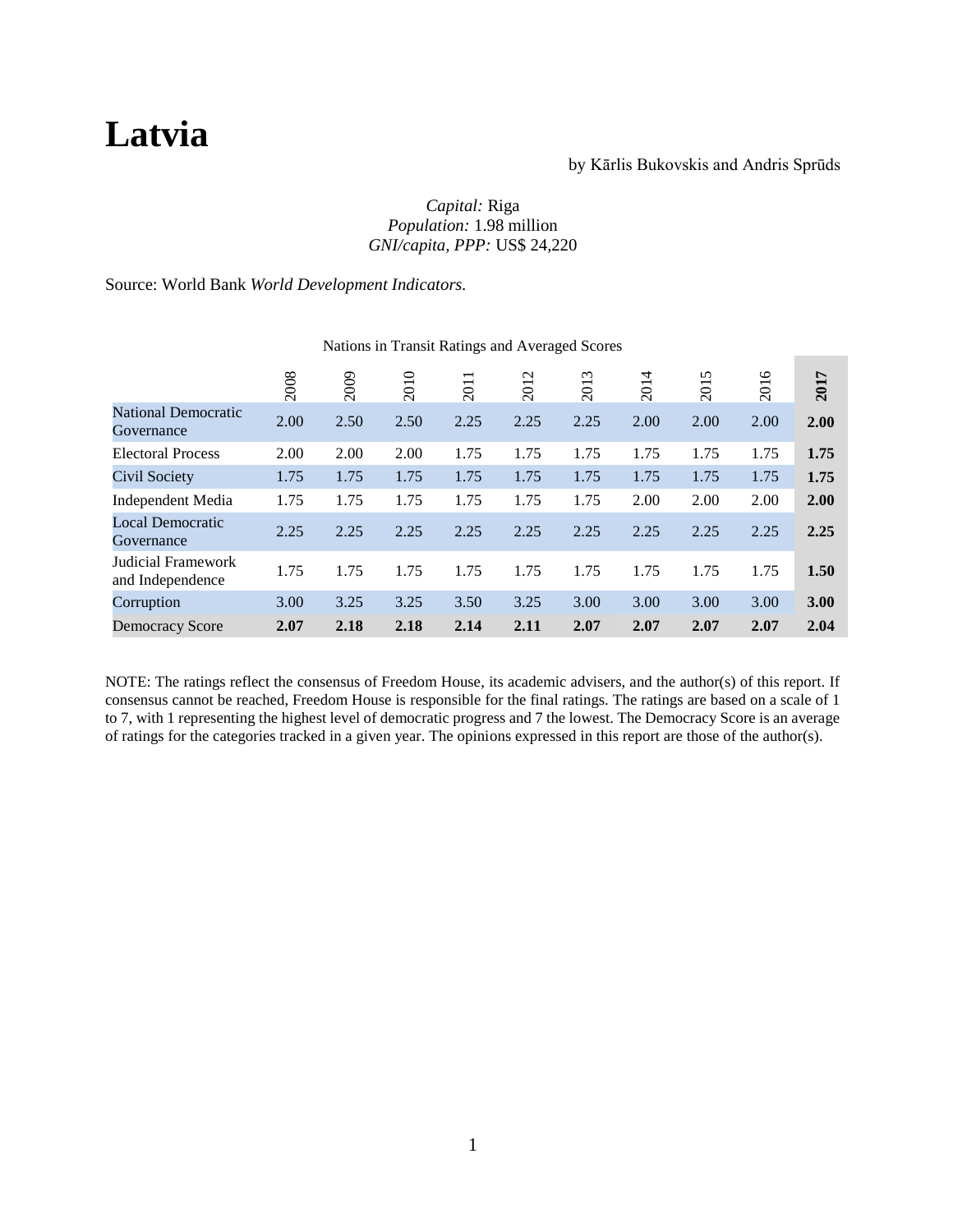### **EXECUTIVE SUMMARY**

There were no major political, economic or social shifts in Latvia in 2016, and the country remains a consolidated democracy. The democratic system has not been challenged, and no noteworthy political player has proposed major reforms. The idea of direct presidential elections that were on the agenda in early 2015 are no longer discussed after failing to find support among most of the parties in the parliament. The success of populists in other Western democracies has provoked fears of the phenomenon in Latvia, but what populism there is in the country has not widely expressed itself during the year, for example in the adoption of the national budget in November or towards ethnic minorities in the country.

While there were no elections in 2016, political parties already started to prepare for municipal elections in June 2017. In October, the Unity party became the first political party to be sanctioned for overspending on the national elections in 2015, leading to a stop of the party's financing from the national budget. This continued a streak of internal problems that the once-powerful former ruling party has faced since a dispute between its previous leader, Solvita Āboltiņa, and former prime minister Laimdota Straujuma at the end of 2015. The result was a government reshuffle in which Unity lost its dominance and the Union of Greens and Farmers took over the prime minister's post, with Māris Kučinskis becoming the new head of the government on February 11, 2016. Although Unity retained several posts in the new government, including that of the minister of foreign affairs, the debacle forced the party to go through a public debate about the selection of its new leader in the spring of 2016.

Other notable political challenges during 2016 were related to the heart problems of President Raimonds Vējonis and his cardiac operation in the spring, which led to the speaker of the parliament performing his duties for two months Also early in the year, newly elected prime minister Kučinskis fired Minister of Healthcare Guntis Belēvičs, a millionaire and member of the same party alliance, over abuse of office for skipping the mandatory waiting list in a public facility and receiving medical treatment.

Latvia continues to face recurring problems with corruption, tax evasion, and tax fraud. These activities, together with overly lengthy court proceedings and remaining gaps and inefficiencies in legislation that are prone to abuse, remain the greatest challenges to good governance and greater trust in public institutions. The most prominent example of the latter was a scandal that broke out around suspicious numbers in income declarations and property machinations in the State Revenue Service. The underlying problem is further exacerbated by the ongoing internal challenges in the Corruption Prevention and Combating Bureau of Latvia (KNAB), which is in the midst of a multi-year leadership crisis.

Latvia is an active member of the European Union (EU) and North Atlantic Treaty Organization (NATO), which the majority of the country's population sees as guaranteeing security and an environment for economic development. Four international events were noteworthy for Latvia's politics in 2016. First, on July 1 Latvia became the 35th member of the Organization for Economic Cooperation and Development (OECD), thus completing all of its foreign policy objectives when it comes to membership in core international organizations. Second, at the July 2016 NATO Summit in Warsaw, the organization decided to increase its multinational presence in the Baltics, including the deployment of NATO forces to Latvia beginning in 2017. Additionally, the Brexit referendum in the United Kingdom and the election of Donald Trump as president of the United States sent signs of worry to Latvia's political elite and the society at large. The latter was regarded as especially troubling due to Trump's contradictory statements on U.S. commitment to NATO. At the same time, the European refugee and migrant crisis—which was a hot topic in 2015 gradually faded from the domestic agenda in 2016.

Latvia's economic development has been stable and positive, though slower than projected largely due to delays in the absorption of EU funds and the effects of economic sanctions on Russia. Latvia's GDP grew by 2 percent in  $2016<sup>1</sup>$  and the registered unemployment rate was 7.9 percent in 2016; growth is projected at 3.5 percent for 2017. Investments and economic growth in Latvia still largely depend on EU funds. Although the absorption of financing available for 2014—2020 is currently insufficient, the absorption rate for the 2007—2013 period has been 100 percent. Large discrepancies in income levels can still be observed between big cities (especially Riga) and the regions (especially in the east). Latvia still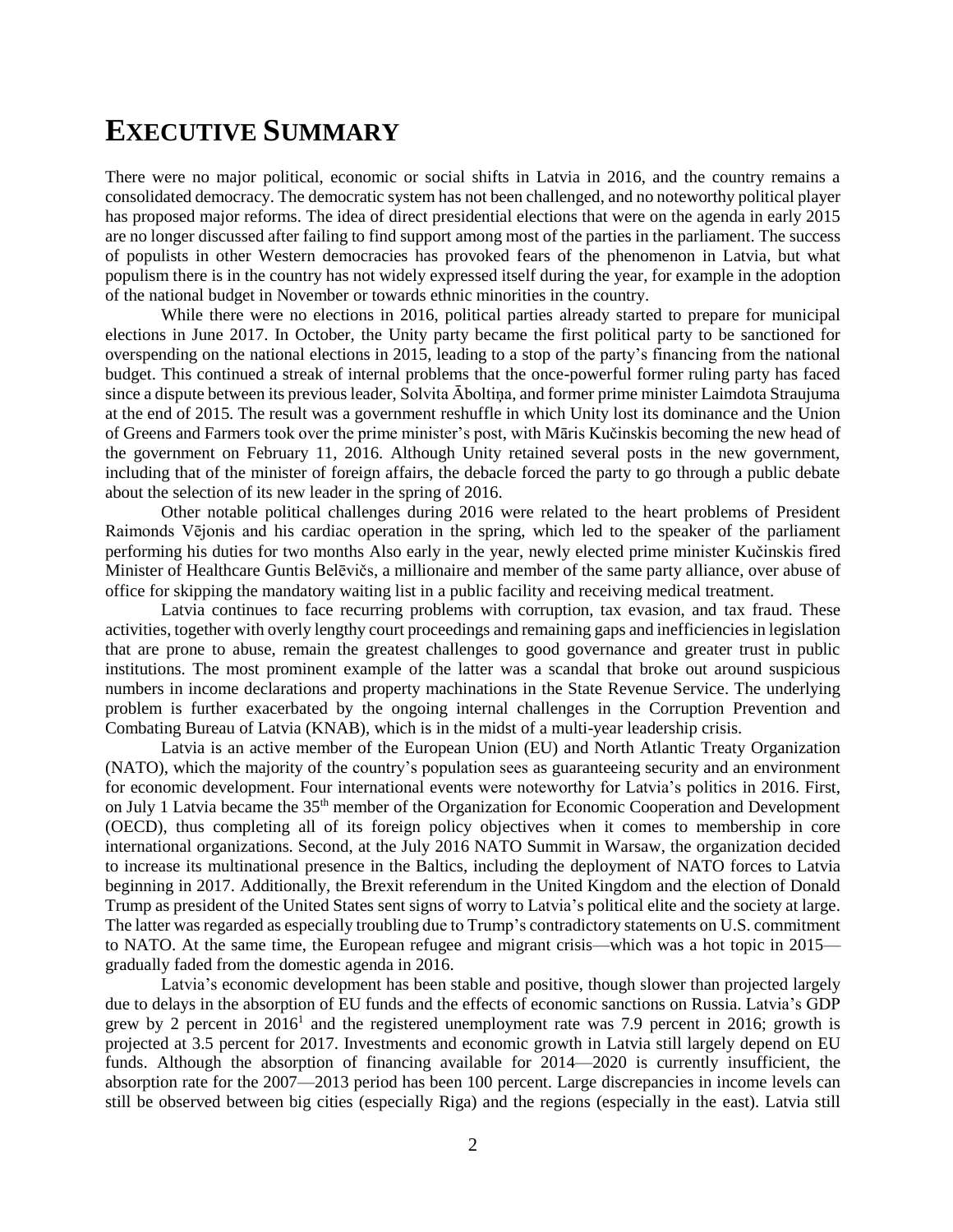follows low budget deficit policies, with a 0.9 percent deficit in 2016 and 1.1 percent deficit in 2017.<sup>2</sup> The adopted 2017 budget provides for spending 1.7 percent of GDP on national defense, and the law requires it to reach the NATO-wide goal of 2 percent by 2018.

#### **Score changes:**

 **Judicial Framework and Independence improves from 1.75 to 1.50** due to structural reforms, including changes to even out the workload and salaries, the simplification of court processes, a more widespread application of mediation, as well as streamlining of the auditing and internal controls procedures in the court system.

**Outlook for 2017:** The year will be politically active due to the municipal elections in June. The main unknowns are the new political party of Artuss Kaimiņš, a former actor and prominent critic of the political establishment, and the future of the Unity party, which could be the main loser in the elections. Intrigue also surrounds the vote in Riga, namely whether Harmony in combination with Honor To Serve Riga will retain their control over the City Council for four more years.

A shift in political tone corresponding to global trends is visible in Latvia. While Latvian politicians have traditionally been "catch-all," they are becoming more direct, and less politically correct in their rhetoric. Antiestablishment parties have not yet emerged, although Latvia has a long tradition of new political leaders and parties appearing in the months leading up to the election. Considering public frustration with the political elite due to various and regular scandals, $3$  as well as a growing political confidence professed by the post-Soviet generation, such developments are likely to take place in 2017.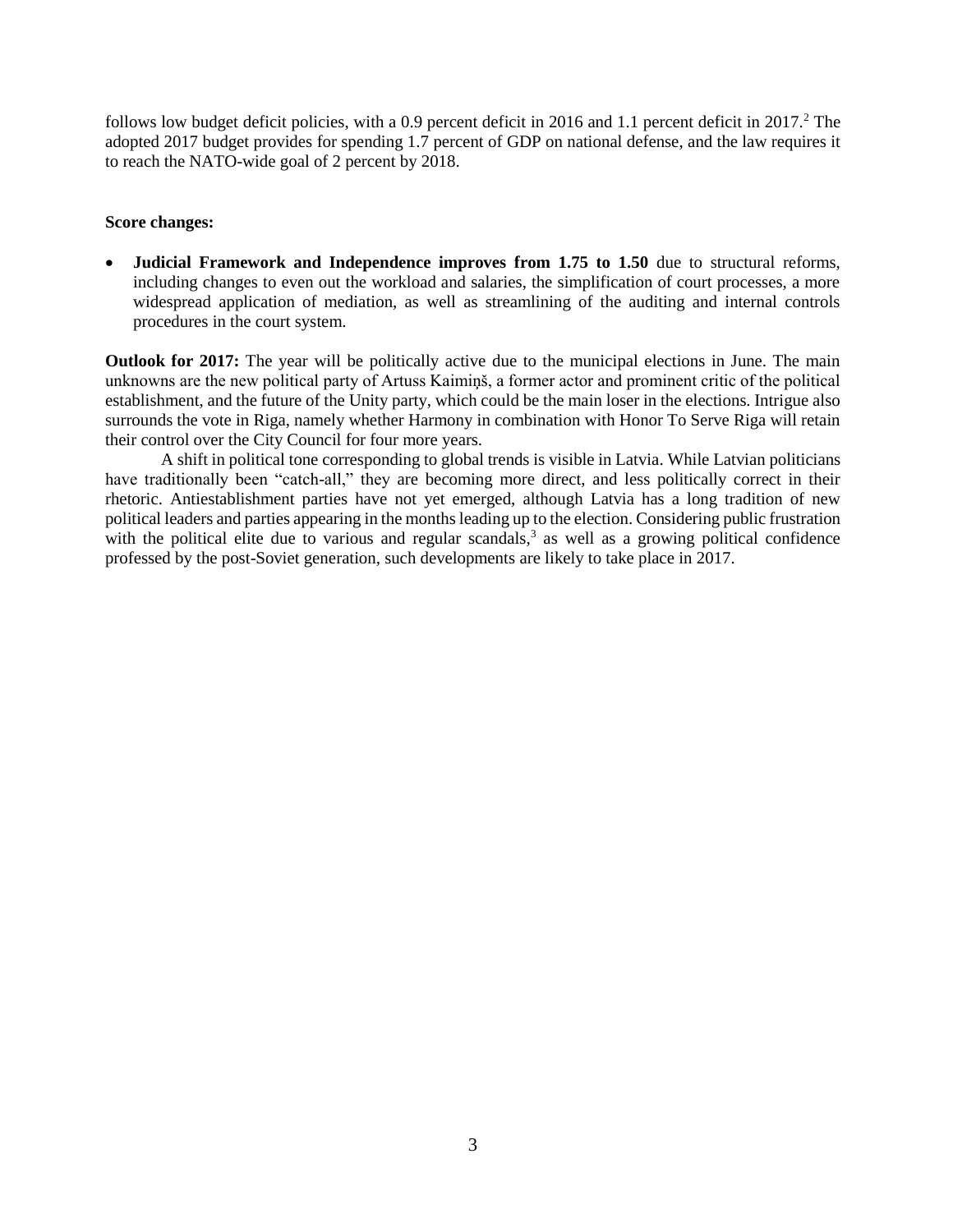## **MAIN REPORT**

#### **National Democratic Governance**

| 2008 | 2009 | 2010 | 2011                      | <b>2012</b>               | 2013                | 2014 | 2015 | 2016 | 2017 |
|------|------|------|---------------------------|---------------------------|---------------------|------|------|------|------|
| 2.00 | 2.50 | 2.50 | $\cap \subset$<br>ت کے وک | $\cap \subset$<br>ر ے . ب | $\Omega$<br>ر ے . ب | 2.00 | 2.00 | 2.00 | 2.00 |

- Latvia retained the same three-party center-right coalition of Unity, Union of Greens and Farmers, and the National Alliance as in 2015, but all three coalition political parties experienced internal problems in 2016. The most notable was that of Unity. At the end of 2015, former chair of the board of Unity Solvita Āboltiņa unsuccessfully lobbied for herself for the post of prime minister, going against the government led by Unity's Laimdota Straujuma. The conflict resulted in Straujuma's resignation in December 2015. A new government was formed in January 2016, and Māris Kučinskis from the Greens and Farmers Union took the prime minister's seat after the president weighed in—given that the coalition parties had failed to agree on a candidate. <sup>4</sup> This costly internal battle left Unity severely damaged. After a period of internal consolidation, former European Commissioner for Energy (2004-2009) and Development (2010-2014) Andris Piebalgs was elected as the new chairman of the board of Unity on June 4.
- Newly elected prime minister Kučinskis has been in Latvian politics for many years, but his highest posts included minister of regional development and municipalities (2004-2006) and mayor of Valmiera City. He was an active member of the now-defunct People's Party (1998-2011). The new prime minister brought no immediate notable new policies to the table and continued the work of the previous governments, but at the same time accelerated long-planned reforms in healthcare, education, and taxation, and brought justice reform closer to its end.
- The Union of Greens and Farmers also experienced internal problems despite being the ruling party. The first blow to the new government came with removal of Minister of Health Guntis Belēvičs in June. The prime minister fired Belēvičs after he lied about skipping the queue to receive public medical services, but the incident was just the last in a long list of problems as well as fines from the Corruption Prevention and Combating Bureau of Latvia (KNAB) for conflicts of interest in 2015 5 and 2016. After his removal, Belēvičs also left the party and his office as a member of parliament. The second blow to the Greens and Farmers came when KNAB started criminal proceedings against Gatis Truksnis, the long-time mayor of Jūrmala city in October.<sup>6</sup> The corruption prevention bureau accused Truksnis with mismanagement of the city's funds and drawing a salary from municipality-owned enterprises—even though he was supposed to work for free according to the law. Finally, at year's end, the party's maverick, Iveta Grigule, a member of the European Parliament (EP) faced exclusion from the party due to her inactivity in the EP, scandalous alignment with marginal political parties, objections towards introduction of the euro in Latvia in 2013, and voting against an EP resolution on anti-EU propaganda from Russia and Islamist terrorist groups.<sup>7</sup>
- The third coalition partner, the right-wing National Alliance, has been facing discontent regarding the activities of Minister of Justice Dzintars Rasnačs, related to his attempts to regulate the lucrative business of insolvency administration. Insolvency administrators and lawyers' communities have traditionally been among the biggest supporters of the National Alliance, which is clearly visible in the party's membership. Thus, legislative changes that led to mandatory disclosure of insolvency administrators' annual income led to personal media attacks on the minister, who first stalled the reforms but decided to support them later on. Allegedly orchestrated by Māris Sprūds, an infamous millionaire insolvency administrator,<sup>8</sup> a one-issue satire journal ridiculing Rasnačs<sup>9</sup> was distributed in September 2016 for free to several thousand people in Riga. Rasnačs said that he will sue the authors of the journal,<sup>10</sup> arguing that the campaign was targeted against his insolvency policy development plan for 2016-2020.<sup>11</sup> The Cabinet of Ministers adopted the plan on September 21.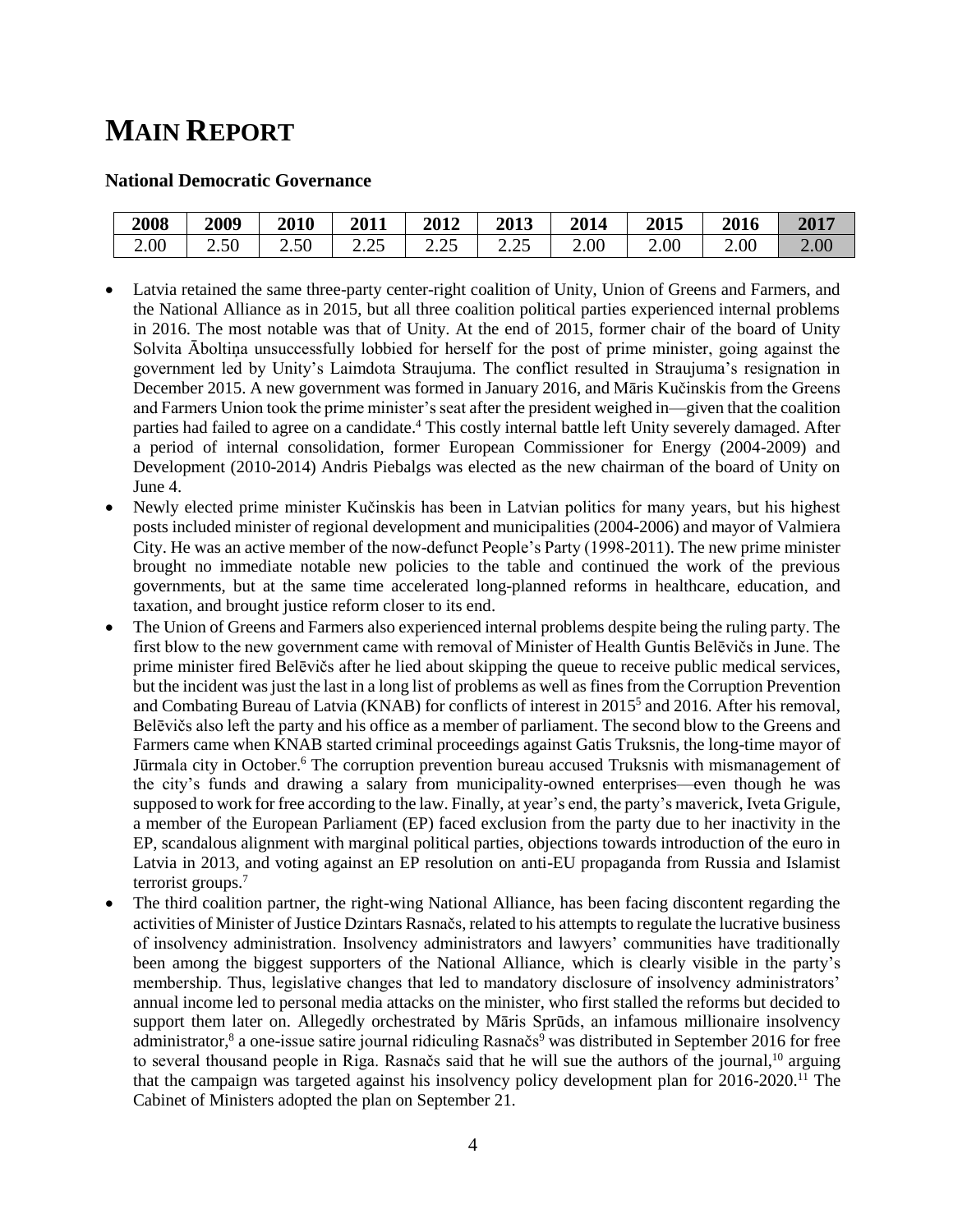- Earlier, in the spring of 2016, Rasnačs provoked the anger of Prime Minister Kučinskis after he tried to delay the insolvency administration reforms by opening a public discussion on ratifying the Council of Europe Convention on preventing and combating violence against women and domestic violence (the Istanbul Convention, which conservatives have opposed in various countries, arguing it undermines the concept of traditional family).<sup>12</sup> Despite Rasnačs' objections, Minister of Welfare Jānis Reirs signed the convention a few days later.<sup>13</sup> Nevertheless, the parliament had yet to ratify it at year's end, despite an open letter by Nils Muižnieks, Commissioner for Human Rights of the Council of Europe, who is of Latvian origin and has been urging the ratification of the convention.<sup>14</sup>
- Finally, another issue on the national agenda was the unexpected health problems of President Raimonds Vējonis, which resulted in heart surgery in Riga on January 20.<sup>15</sup> He only returned to his duties on March 30.<sup>16</sup> During his absence the speaker of the parliament performed the presidential functions, following the same procedure as during the president's regular vacations.<sup>17</sup>

#### **Electoral Process**

| 2008 | 2009 | 2010 | 2011          | 2012                           | 2013                                       | 2014   | 2015                                      | 2016 | 2017        |
|------|------|------|---------------|--------------------------------|--------------------------------------------|--------|-------------------------------------------|------|-------------|
| 2.00 | 2.00 | 2.00 | $-$<br>1. I J | ワミ<br>$\overline{\phantom{0}}$ | $\overline{\phantom{0}}$<br>. . <i>.</i> . | 1. I J | $\overline{\phantom{m}}$<br>1. <i>1</i> J | 75   | 75<br>1.1 J |

- No national or municipal elections took place in Latvia in 2016. Instead, all eyes were on the municipal elections to be held June 3, 2017. Some, like the Social Democratic Party "Harmony," already started preparing themselves for the elections using increasingly blunt rhetoric and blamed the current government for all of the country's problems.<sup>18</sup> Harmony, which has most effectively represented Latvia's Russian-speakers, stated at its congress in 2016 that its goal is to become a ruling party after the national elections in 2018 by mobilizing voters on social democratic principles against the traditional neoliberal parties. This continues the party's attempts, started around 2014, to shift the Latvian political discourse from a traditionally ethnically based one to a classical economic divide of left and right—and gain Latvian-speaking voters in the process.
- The main prize in the municipal elections is Riga, currently controlled by Harmony and the local centerright party Proud to Serve Riga. The ruling national coalition parties<sup>19</sup> and parliament (Saeima) opposition parties like Regional Alliance have been discussing how to challenge the ruling tandem by running under a single list.<sup>20</sup> The talks had yet to result in an actual agreement by year's end, although Unity identified as its frontrunner for the Riga Council a relatively unknown politician, member of Saeima Vilnis Ķirsis.
- A notable development for Latvia's electoral process in 2016 was that Unity was taken off state financial support. The party fell victim to a regulation adopted in 2010—which the party itself initiated and supported—that provided state funding to all parties receiving more than 2 percent in national elections but strictly controlled their spending.<sup>21</sup> After eight Unity politicians overspent by providing additional financing to their campaigns in the 2014 national elections, KNAB decided to halt Unity's allowance from the national budget beginning October 15, 2016. This resulted in loss of financing worth 35,417 euros every quarter.<sup>22</sup> The party also has to pay to the state budget money it overspent during the 2014 national elections to the tune of  $41,779$  euros.<sup>23</sup> Of the eight Unity politicians that caused the overspending, only one, the aforementioned Vilnis Ķirsis, is planning on repaying the party for the expenditure. $24$
- The quarrels within the ruling coalition and the parties themselves in 2016, together with the fact that political parties had yet to start a full-fledged campaign for municipal elections, dented public support according to the latest polls. As of October, Harmony was leading with 17 percent, followed closely by the Union of Greens and Farmers with 16 percent, while National Alliance polled 8.7 percent and Unity only 6.2 percent. Unity's collapse was particularly significant, given that it had received 22 percent at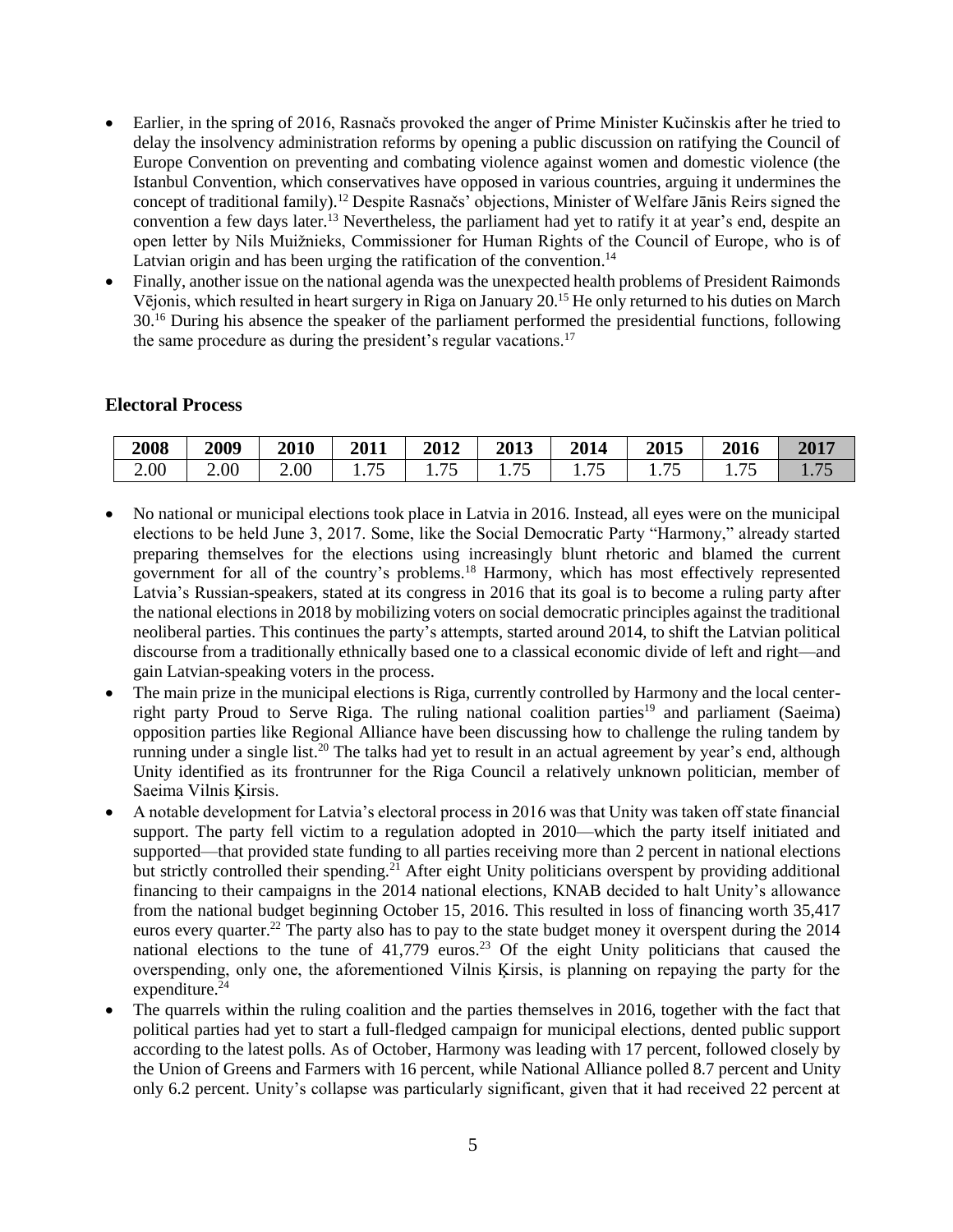the 2014 elections. Although 41 percent of voters did not make up their minds or were not planning on voting, the rest of the political parties polled below the 5 percent electoral threshold.<sup>25</sup>

#### **Civil Society**

| 2008   | 2009 | 2010  | 2011                             | 2012              | 2013           | 2014   | 2015           | 2016 | 2017 |
|--------|------|-------|----------------------------------|-------------------|----------------|--------|----------------|------|------|
| ن که ۱ | 1.50 | 1.1 J | $\overline{ }$<br>. . <i>.</i> . | --<br>$1.1 \circ$ | . . <i>.</i> . | 1. I J | . . <i>.</i> . |      |      |

- Civil society in Latvia continues to develop and gain increased representation in the decision-making process. With the introduction in 2014 of the green book principle that requires public consultation,  $26$ and the nongovernmental sector's increasing activity in 2015 and 2016, the quality and engagement of society has been growing. Instruments like social media make it increasingly difficult for either government representatives or mass media to ignore nongovernmental organizations (NGOs). At the same time, civil society does not always fully and qualitatively exercise the role and influence it has achieved in the decision-making process.
- The traditional and most influential social partners like the Employers' Confederation of Latvia, which represents businesses employing 44 percent of Latvian employees, and the Free Trade Union Confederation of Latvia, are well-respected and important partners of the Latvian state. Their influence stems from Latvia's collective bargaining system, in which the two confederations and government representatives make up the National Tripartite Cooperation Council, which directly engages in setting wages and implementing budgetary procedures.  $27$  Another important business association with substantial influence is the Latvian Chamber of Commerce and Industry with the largest number of members, mostly consisting of small businesses.
- Due to increased living standards and wages as well as a more welcoming attitude from state institutions and politicians, NGOs have become a regular part of the political processes, especially in situations when the government needs in-depth knowledge of a social phenomenon. Organizations dealing with social problems in particular have become an integral part of the policy process. Lobby groups, including churches and businesses, are increasingly learning the power of mass media and their influence on societal processes, although their influence varies from organization to organization.
- While being institutionally well developed and legally protected, the sector's greatest problem is economic, particularly the relatively low availability of capital and weak capital accumulation and low income in the society in general. These result in a low level of donations to NGOs, creating worries regarding the capacity of many NGOs to be resilient during economic shocks. To facilitate sponsorship and donations, in 2010 Latvia introduced tax deductions for sponsors.<sup>28</sup>
- In 2016, after long discussions the NGO Fund became operational to provide funding for NGOs from the state. The process started in 2014 with the adoption of a Concept for NGO Fund, $29$  and implementation reached a new stage in January 2016 with the government institution Society Integration Fund administering state money, drafting priorities, and appointing a project evaluation commission. The fund's decision-making body, the Strategic Planning Committee, consists of six NGO and six public sector representatives.<sup>30</sup> Under the auspices of the Minister of Culture, in 2016 the fund provided financing in the amount of 400,000 euros to projects facilitating the influence and capacities of civil society organizations, democratic values, and human rights in the country.<sup>31</sup>
- Because of its multiethnic character, Latvian society has traditionally marginalized xenophobic nongovernmental organizations. The European refugee and migrant crisis, however, did stir up xenophobic attitudes online and among some politicians in 2015. These attitudes gradually faded from the political agenda in 2016 mostly because most of the refugees relocated to Latvia had left the country by then. <sup>32</sup> Nonetheless, in 2016, coinciding with Donald Trump's election in the United States in November, anti-globalization and anti-Muslim views became more common and stronger.<sup>33</sup> Trump's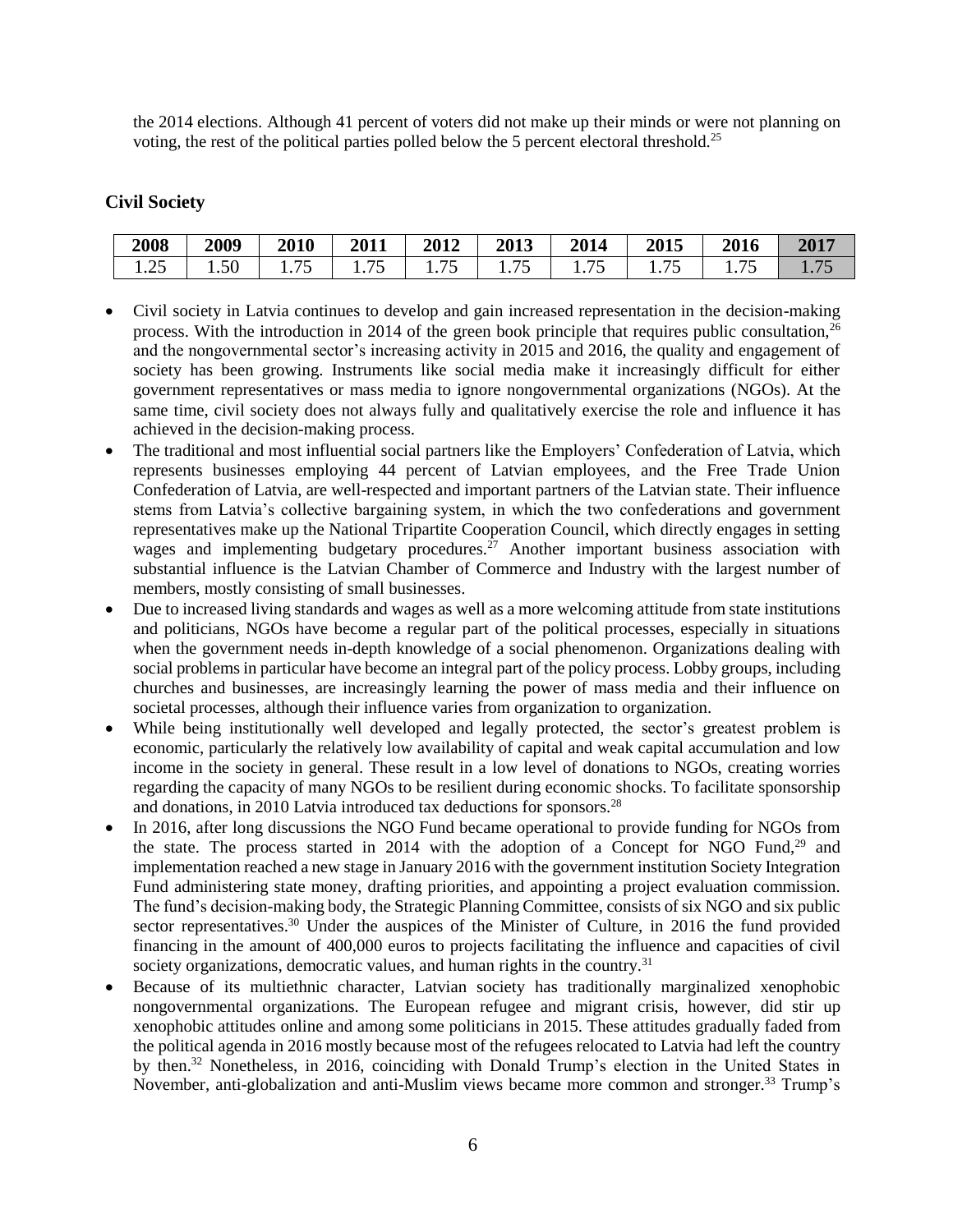election resulted in some praise in Latvia for his statements against Islam and globalization. Politicians from the National Alliance in turn started to popularize and support these statements.<sup>34</sup>

#### **Independent Media**

| 2008         | 2009                 | 2010         | 2011           | 2012                 | 2013   | 2014 | 2015 | 2016 | 2017     |
|--------------|----------------------|--------------|----------------|----------------------|--------|------|------|------|----------|
| 75<br>1. I J | 75<br>$\cdot$ $\sim$ | 75<br>1. I J | 1 . <i>. .</i> | 75<br>. . <i>.</i> . | 1. I J | 2.00 | 2.00 | 2.00 | $2.00\,$ |

- The mass media in Latvia are diverse, with an increasing number of free information sources on the internet. More often than not, however, online sites compile and provide articles that are becoming strongly opinionated and selective. New portals like nozagts.com  $(Stolen)^{35}$  emerged to repost very specific bits of information or even fake news.<sup>36</sup> With the increasing dominance of internet news portals in general, the Latvian media space is going through a redefinition similar to that in many other countries. Alongside investigative journalism becoming increasingly more scarce and post-factual, a "post-truth" society is emerging in Latvia as well.
- Since the Ukraine crisis began in 2014, Latvian authorities and decision-makers have been dealing with Russia-based or -related media transmissions. Latvian cable providers are eager to include Russian channels and programs in the packages they provide, and satellite users have unlimited possibilities to access Russian media. But due to the one-sidedness, manipulated, and non-objective journalism that the Russian media often present, the Latvian authorities have become cautious about their influence.<sup>37</sup> Although the government fined several television and radio channels, including the most popular Russian television channel in the Baltics (First Baltic Channel or PBK), in 2015, the year 2016 did not see an increase or wide use of this practice. In one exception, in April the National Electronic Mass Media Council (NEMMC) of Latvia did rule that retranslation of Rossiya RTR over the cable networks should be banned for six months due to repeated hate speech and war-mongering in their shows during 2015.<sup>38</sup>
- In somewhat controversial and yet ineffective steps, the Latvian authorities attempted to counter online propaganda as well. On March 29, the Ministry of Foreign Affairs of Latvia asked the agency maintaining the ".lv" domains to close sputniknews.lv, a website of the Russian state information agency Russia Today.<sup>39</sup> The ministry argued that the reason behind the step was the management of the news agency, in particular Dmitry Kiselyov, who is on the EU sanctions list against Russia. The Latvian Security Police (DP) supported the decision, arguing that sputniknews.lv cannot be considered independent as it is state-owned, while many in Latvia argued that the decision could be considered an infringement of freedom of information. Regardless, the very next day the site reopened at the domain sputniknewsly.com,<sup>40</sup> and remained accessible at year's end.
- Another approach to providing the Russian-speaking Latvian population with non-Russia-based television entertainment that Latvian politicians discussed was the introduction of a Russian-language third channel with national reach. On November 30, the NEMMC announced a tender for launching the channel starting 2018, with the initial period of operation planned as three years.<sup>41</sup> The announcement was unexpected because NEMMC had decided to start such a channel already in 2015,<sup>42</sup> only to scrap the idea at the end of that year. Ainārs Dimants, the former chairman and member of the NEMMC, kept pushing the idea, however, especially after the closure of Russian language Latvian TV-5 in March 2016 for financial reasons.<sup>43</sup>
- TV-5 was owned by the Swedish firm MTG Broadcasting, which also owns Latvian TV3 and LNT and several popular radio stations. On December 1, rumors appeared that the Swedish media concern is looking to sell its business in the Baltic states,<sup>44</sup> even though TV3 was still running a profit (in 2015 it was 2.62 million euros), LNT limited its losses, and MTG's overall turnover increased by 9 percent in 2015.<sup>45</sup> Such a sale would be an interesting shift in the Baltic media landscape from both the economic and political points of view. Latvia criminalized defamation on the internet in May 2011, and hate speech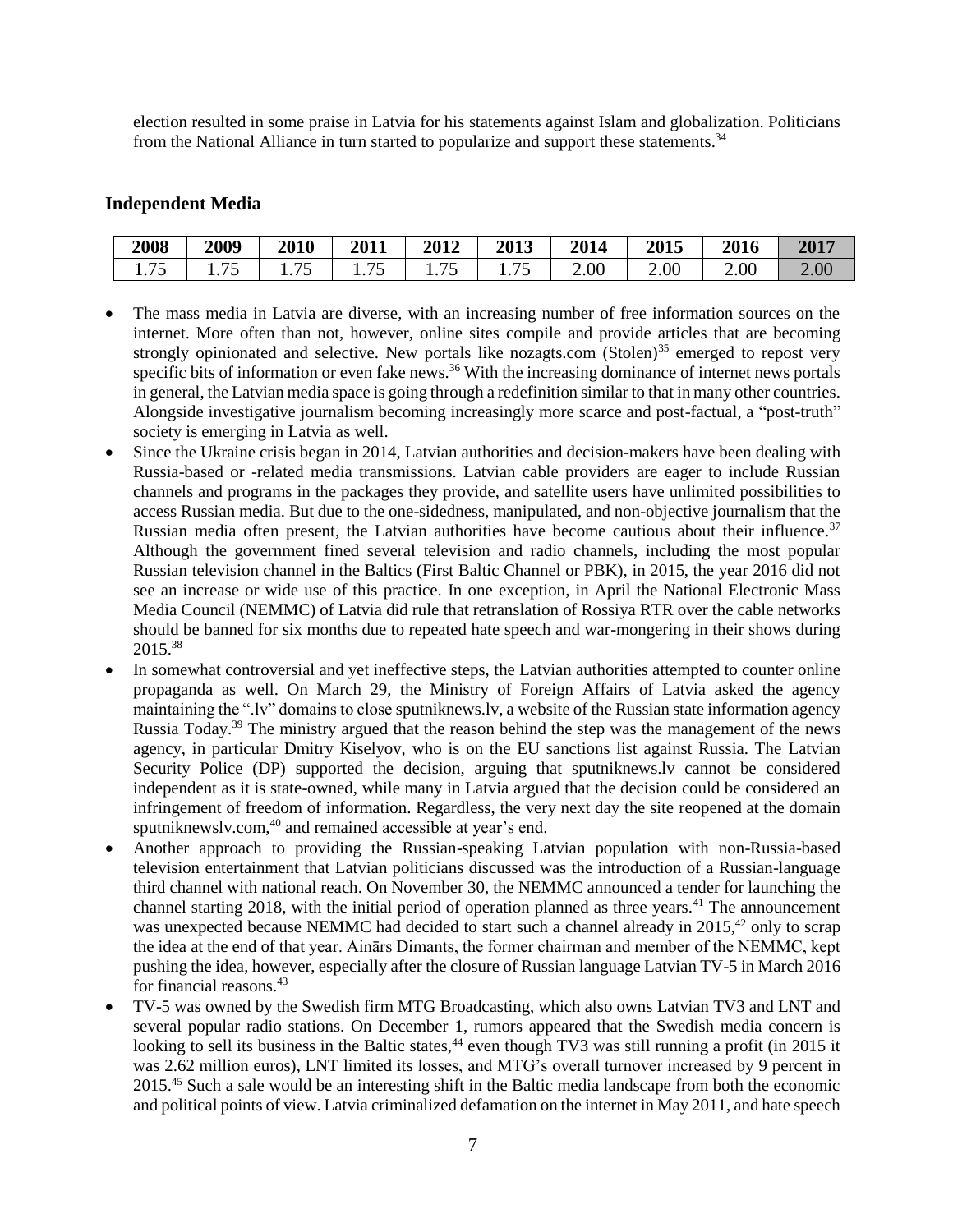has been punishable by law since the 1990s. While the law prescribes a punishment of up to 10 years of imprisonment, prosecutions most often end in suspended sentences. Some comments have resulted in prosecutions over the years. The most notable pending cases in 2016 included that of Illarions Girss and Aleksandrs Gaponenko.<sup>46</sup>

#### **Local Democratic Governance**

| 2008    | 2009          | 2010     | 2011                | 2012     | 2013    | 2014                | 2015          | 2016           | 2017                            |
|---------|---------------|----------|---------------------|----------|---------|---------------------|---------------|----------------|---------------------------------|
| 2.25    | $\mathcal{L}$ | $\Omega$ | $\Delta$ $\epsilon$ | $\Omega$ | ت کے وک | $\Delta$ $\epsilon$ | $\sim$ $\sim$ | $\cap \subset$ | $\cap$                          |
| ر ے . ب | ر ے . ب       | ت کے وک  | ں کے وک             | ر ے . ب  |         | ں ے ، ب             | 4.4J          | ر ے . ب        | $\overline{a}$ . $\overline{a}$ |

- The main problems in municipalities from year to year remain the embezzlement of funds on foreign business trips, poor accounting and budgeting, the inability to attract private domestic and foreign investments, and weak leadership. Additionally, the gap between more successful constituencies and poorer ones is increasingly based on economic performance. Even the mayors of larger cities have raised concerns regarding the depopulation of many regions after young people have moved to Riga or other parts of the EU, creating what some call "reservations of pensioners" in the regions.<sup>47</sup>
- All municipalities depend on funding from taxes on personal income, property, gambling, and natural resources. Because of the uneven distribution of wealth and economic activity, the Municipality Equalization Fund allows for the transfer of money from wealthier to poorer municipalities.<sup>48</sup> In 2016, 15 local governments were paying funds out, while 104 received them. The city of Riga still contributes the most—approximately 55 percent of the total assets of the equalization fund in 2016 in accordance with the new system adopted in 2015.<sup>49</sup> Yet the Equalization Fund does not reduce the differences in economic development, because it only provides for equal social payments, not investment money.
- The economic situation caused by underinvestment and income gaps between the regions are the main arguments for regional reform in Latvia. A plan by the Ministry of Environmental Protection and Regional Development was put forward at the end of 2015 to reorganize the municipality system again.<sup>50</sup> The previous reform in 2009 introduced 110 municipalities and 9 major cities. The reform is supposed to address the unequal distribution among the municipalities of business activity, population, and resources. The new system aims to tackle the lack of administrative resources and services (including police) in smaller municipalities, and improve their ability to attract investors and absorb EU funds. The initial discussions among politicians favored the establishment of 29 voluntary cooperation territories structured around development centers of regional importance.<sup>51</sup> But discussions in 2016 now have led to plans to establish 16 national and regional development centers instead<sup>52</sup> Municipalities would be incentivized to organize themselves into larger units and pool together their resources. The ministry is scheduled to submit amendments to the Law on Administrative territories and inhabited areas by March 2017.
- Finally, one development that should be noted from 2016 is the firing and reinstatement of the mayor of Jūrmala City, Gatis Truksnis. On October 13, in an extraordinary meeting of the Jūrmala City Council, Truksnis was voted out of office due to accusations of illegal party financing.<sup>53</sup> He was supported only by his party members from the Union of Greens and Farmers. But similar to 2013, when Truksnis also lost his mayoralty only to regain it, on November 4 he was reelected by the council. This time he was supported not only by his party members, but also by one member of Harmony.<sup>54</sup> This situation caused an uproar not only among local citizens but also among other politicians, including Truksnis's own party, which excluded him following the incident. His case remained unresolved at year's end.

#### **Judicial Framework and Independence**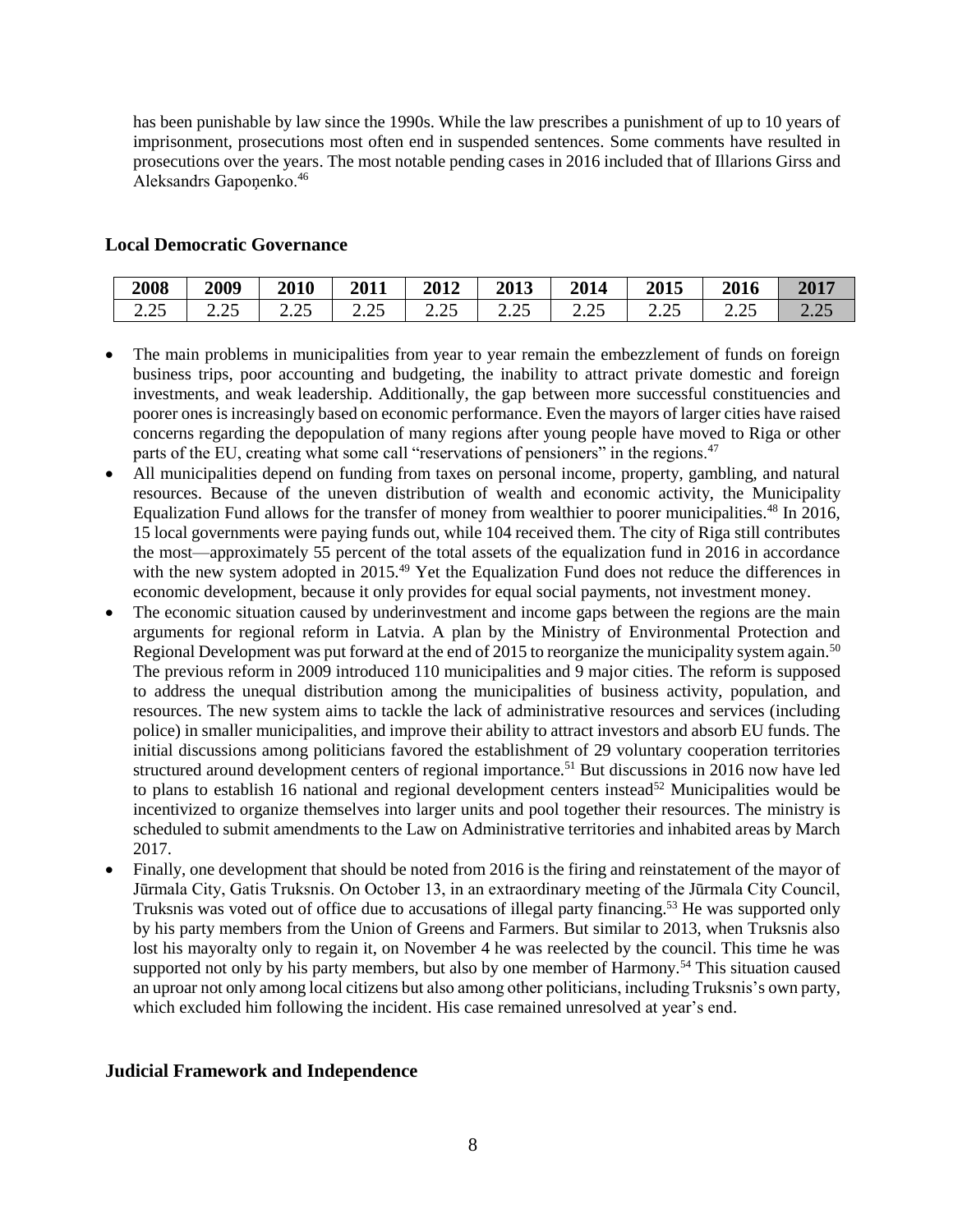| 2008 | 2009  | 2010 | 2011        | 2012 | 2013 | 2014           | <b>2015</b>              | <b>2016</b> | 2017           |
|------|-------|------|-------------|------|------|----------------|--------------------------|-------------|----------------|
| 2.00 | (ت کـ | 2.00 | $\angle 00$ | 2.00 |      | . . <i>.</i> . | <i>— —</i><br>$1.1 \cup$ | 75          | $1.50^{\circ}$ |

- Lengthy court processes and reforms to address them continue to dominate discussions and legislative work on the judiciary. In 2016, the European Commission found that the reforms in 2015 to improve the judiciary's efficiency had shown progress.<sup>55</sup> Yet, the length of court proceedings is among the central reasons that Latvia is still being sued and losing cases at the European Court of Human Rights (ECtHR). Since Latvia joined the ECtHR system there have been 107 judgements made against it, and 55 of those are for violation of right to liberty and security.<sup>56</sup> Out of seven judgements in 2015, four were related to violation of right to liberty and security.<sup>57</sup>
- The time needed to resolve civil, commercial, administrative, and other cases in the first instance in Latvia on average requires around 180 days, which is less than in many other EU countries, but more than in most of them.<sup>58</sup> In June 2015, the parliament amended the Law on Judiciary Authority<sup>59</sup> to allow for the merging of district courts and even out the workload, thus starting a structural reform in the Latvian judiciary which will lead to better communication with society and the introduction of a "clean" three-instance court system (including by abolishing the Supreme Court chambers so that the Supreme Court functions only as a court cassation, making regional (city) courts the court of first instance and district courts the court of appeal in all cases).<sup>60</sup> The reforms go back to the adoption of amendments to the Law on Courts in 2013, and continued in 2016 with several of the provisions entering into force,  $61$ including the abolition of the Supreme Court Chamber on Civil Cases. Besides evening out the workload, the changes to be adopted by the end of 2018 will also improve the salary system and increase wages.
- Insolvency administration still remains the biggest challenge to completing the reform of the judicial system.<sup>62</sup> On November 22, the Legal Committee of the Latvian Parliament held heated debates on the amendments to the Law on Insolvency, with 133 proposals submitted to the law.<sup>63</sup> Although the original plan prescribed that the amended law must be in force from January 1, 2017, the adoption of the changes had yet to be approved by year's end. The changes when adopted will allow businesses to choose their own private insolvency administrators<sup>64</sup> instead of the current state-run and more or less randomized list of administrators.
- In 2016, two notable cases from previous years continued to make their way through the Latvian court system. The first was the appeal to the second-instance court in the infamous "digital-gate" scandal by 12 people, including several who were politically well-connected. <sup>65</sup> In the first instance decision of June 2015, the defendants were found guilty of conspiring to commit fraud during the initial stages of introducing digital television in Latvia in 2000.<sup>66</sup> By 2016, the case had been ongoing for eight years.
- The second important case began in September 2015 and was related to the 2013 collapse of a supermarket roof in Zolitūde that killed 54 people.<sup>67</sup> The complexity of the case and the nine defendants involved make it likely that the case will take several years to complete, with new aspects of the tragedy coming to light almost every week. In a major development on November 8, the supermarket, Maxima Latvija, agreed to pay 100,000 euros compensation for every family member who died in the tragedy in order to avoid lengthy litigation. Several families had yet to accept the proposal, and the case remained open at year's end. 68
- Prison conditions, specifically overcrowding, ventilation and lighting problems, the lack of privacy for prisoners, and insufficient medical care,<sup>69</sup> remain a cause for concern for human rights advocates. Latvia took a step to address this issue in 2015, adopting plans for the construction of a new prison facility in Liepāja, to be finished by the end of  $2018$ .<sup>70</sup> At the same time, the number of prisoners has decreased over the last few years reaching a stable average of  $4,400$  every year.<sup>71</sup> The decrease, which has alleviated the problem of overcrowding, is due to both a demographic decline and a 2013 amendment to the Criminal Law that reduces the number of penalties punishable by imprisonment.

#### **Corruption**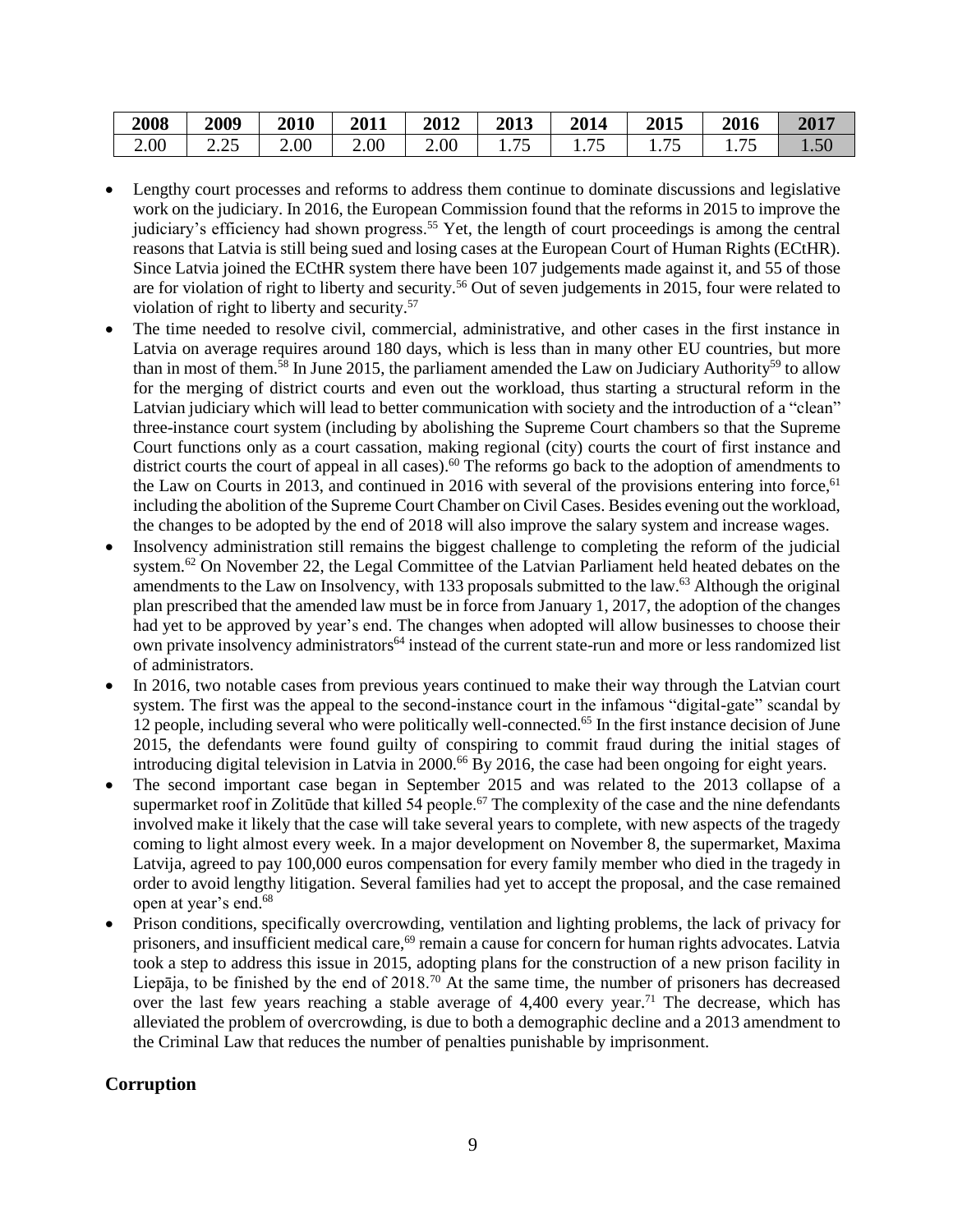| 2008         | 2009 | 2010 | 2011        | 2012 | 2013              | 2014 | <b>2015</b>       | 2016 | 2017 |
|--------------|------|------|-------------|------|-------------------|------|-------------------|------|------|
| つく<br>ن ∠. د | ت∠.د | 3.50 | つち<br>ر ے.د | 3.00 | 5.00 <sub>1</sub> | 3.00 | 3.00 <sub>1</sub> | 3.00 | 3.00 |

- The overall situation regarding corruption in Latvia has been improving due to a decreasing tolerance for the practice. In the latest polling available from April 2014, 64 percent of respondents indicated that they would not bribe an official, compared to 29.5 percent who said that they would.<sup>72</sup> Tolerance among police has also been decreasing due to regular public information on unsuccessful or successful attempts at bribery, by highway police, for instance.<sup>73</sup> At the same time, Latvia's fight against corruption continues to be weighed down by the continuous uncertainty over the work of the KNAB.
- Latvia's membership bid for the OECD,<sup>74</sup> criticism from the European Commission,<sup>75</sup> and the October 2016 appointment of a new KNAB director have driven the organization towards more active prosecution of corruption cases, with more and bigger cases becoming publicly known in 2016. In general, the powerful, multifunctional agency has had a strong performance record. But KNAB's leadership still constitutes the bureau's greatest challenge. Outgoing director Jaroslavs Streļčenoks and his deputy Juta Strīķe have damaged the organization's reputation following constant and very public infighting. Experienced investigators still continue to quit the agency, tired of internal politics.<sup>76</sup> The constant clashes have been attributed to personal antipathies, differences in approaches to the fighting corruption, and intra- and inter-institutional turf wars. Streļčenoks has fired Strīķe several times but the deputy has been reinstated each time and has sued the organization. In 2016, Strīķe blamed Streļčenoks for working in the interests of "oligarchs" and closing investigations due to the absence of evidence.<sup>77</sup> The former director of KNAB, Aleksejs Loskutovs, also criticized the organization, claiming that its employees are only waiting for the leadership of the organization to be changed.<sup>78</sup>
- The process of selecting a new KNAB director from among 10 candidates, including Streļčenoks himself, ended unsuccessfully in October.<sup>79</sup> Nevertheless, the fiasco led to Strelčenoks's departure, and KNAB was headed by his deputy, Ilze Jurča, at year's end.<sup>80</sup> Nongovernmental organizations like the Transparency International-supported "Delna" praised this decision, emphasizing that the current commission for the selection of a new candidate and mandate for KNAB should not be changed.<sup>81</sup> A week before Streļčenoks left office, he excluded anticorruption NGOs "Delna" and "Providus" from the KNAB Consultative Council.<sup>82</sup>
- Due to KNAB's prolonged leadership problems, it is the least trusted of the security structures in Latvia, with more people not trusting it than trusting it, according to a recent survey.<sup>83</sup> At the same time, KNAB has had successes, with several major corruption cases started and pending. In 2016, KNAB began criminal proceedings for corruption against more than two dozen people representing the state institutions and the police force, including the Mayor of Jūrmala Gatis Truksnis (see Local Democratic Governance) and his ties to millionaire Jūlijs Krūmiņš, 84 as well as the chair of Riga Kurzeme region court Aija Ornina, who was suspended from office in October 2016.<sup>85</sup>
- The most prominent case of 2015 was against Uģis Magonis, the president of the state-owned railway holding Latvijas Dzelzceļš, for accepting a bribe of €500,000 from influential Estonian entrepreneur Oleg Osinovsky for the public procurement and acquisition of several used trains. In July 2016, Latvia's General Prosecutor decided to prosecute Magonis.<sup>86</sup> The case is a very good example of collaboration between Latvian and Estonian corruption fighters.<sup>87</sup>
- Throughout 2015 and 2016 the KNAB requested the parliament several times to lift the immunity of Minister of Health Guntis Belēvičs for a number of issues, including conflict of interest problems related to businesses he co-owned; disciplinary proceedings against then-director of the State Agency of Medicines Inguna Adoviča that lacked an adequate basis; and the appointment of his son as one of the members of the ministry's Consultative Council of the Pharmaceutical Industry.<sup>88</sup> These requests fueled public and parliamentary dissatisfaction with Belēvičs, who was eventually forced to step down after lying about abuse of his position while receiving medical treatment. In August KNAB opened a criminal investigation into his abuse of office.<sup>89</sup>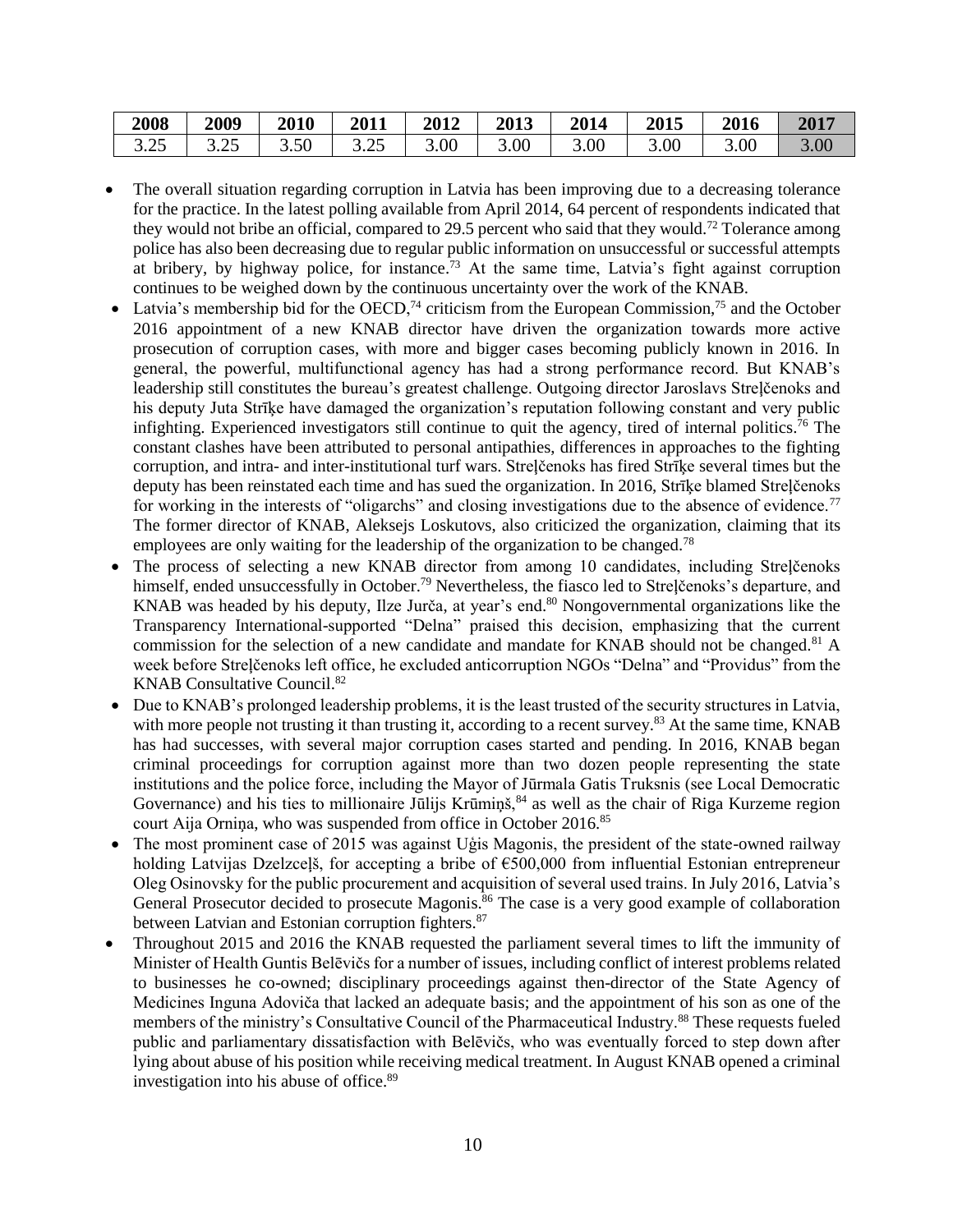- Minister of Justice Dzintars Rasnačs almost faced the same fate when a scandal broke out over his use of a state-owned minibus to transport his personal wardrobe from one apartment to another. Rasnačs allegedly paid the ministry driver 20 euros in cash for the gasoline expenses.<sup>90</sup> But after journalist Lato Lapsa's investigations, KNAB opened an administrative process against Rasnačs and fined him for 250 euros.<sup>91</sup>
- Parallel to KNAB's activities, two more important corruption-related developments must be noted. The first relates to a criminal litigation started by the Economic Crime Enforcement Department of the State Police against the Freeport of Riga in August 2016.<sup>92</sup> This was the second case the port was involved in 2016. Earlier, in May charges were lodged against the longtime governor of the Freeport, Leonīds Loginovs, and his deputy for abuse of office. They were accused of making illegal donations and salary payments.<sup>93</sup>
- The second major corruption scandal in 2016 was related to the State Revenue Service. The investigative journalism program of the Latvian public television, *De Facto,* discovered discrepancies and suspicious numbers in the income declarations of one senior investigator of the Finance Police at the State Revenue Service in January 2016.<sup>94</sup> The investigator, who had been working in the post for almost 19 years, resigned (coincidentally with the start of the media investigation), and later a large-scale scheme of real estate and property machinations was discovered with the participation of companies registered both in Latvia and off-shore.<sup>95</sup> This led to an outburst of public interest and an avalanche of investigations<sup>96</sup> resulting in the rotation and firing of several suspicious officials and their superiors.<sup>97</sup> The head of the State Revenue Service Ināra Pētersone resigned on May 30.<sup>98</sup> After a longer public search and much debate, Ilze Cīrule, with long experience in private insurance companies, was selected as the new head on November 1.99
- The final important development for Latvia's fight against corruption in 2016 was the stalled regulation related to whistleblowers. As of the end of 2016, parliament had yet to reach a decision on the legislation that would protect whistleblowers, even though the country had committed itself to adopting the requirements of the United Nations Convention against Corruption and promised it during the OECD accession process.<sup>100</sup> Such a law would mark a significant improvement for both Latvia's media and anticorruption environment.

#### AUTHOR: KARLIS BUKOVSKIS & ANDRIS SPRUDS

 $\overline{a}$ 

Karlis Bukovskis is the Deputy Director and a researcher at the Latvian Institute of International Affairs (LIIA), the author of numerous articles, and the scientific editor of several books. Bukovskis is also a guest lecturer on the global political economy and the future of the European Union at Riga Graduate School of Law and Riga Stradins University.

Andris Spruds is the director of the Latvian Institute of International Affairs. He also holds the position of professor at Riga Stradins University. Andris Spruds has an MA in Central European History from the CEU in Budapest, Hungary and in International Relations from University of Latvia. He has obtained a PhD in Political Science from Jagiellonian University in Krakow, Poland.

<sup>&</sup>lt;sup>1</sup> "GDP has grown by 2.0 % in 2016 and by 2.6 % in the 4th quarter," Central Statistical Bureau, 28 February 2017, <http://www.csb.gov.lv/en/notikumi/gdp-has-grown-20-2016-and-26-4th-quarter-45805.html>

<sup>&</sup>lt;sup>2</sup> "Pēc 20 stundu ilgas sēdes Saeima pieņem nākamā gada budžetu," [After 20 hours of sitting the Saeima approved next year's budget], Leta, Apollo, 24 November 2016, [http://apollo.tvnet.lv/zinas/pec-20-stundu-ilgas-sedes-saeima](http://apollo.tvnet.lv/zinas/pec-20-stundu-ilgas-sedes-saeima-pienem-nakama-gada-budzetu/778938)[pienem-nakama-gada-budzetu/778938](http://apollo.tvnet.lv/zinas/pec-20-stundu-ilgas-sedes-saeima-pienem-nakama-gada-budzetu/778938)

<sup>3</sup> "Šovasar administratīvi sodīta desmitā daļa Saeimas deputātu," [This summer, administratively punished tenth of MPs], Leta, Tvnet, 1 December 2016, [http://www.tvnet.lv/zinas/latvija/637144](http://www.tvnet.lv/zinas/latvija/637144-sovasar_administrativi_sodita_desmita_dala_saeimas_deputatu) sovasar administrativi sodita desmita dala saeimas deputatu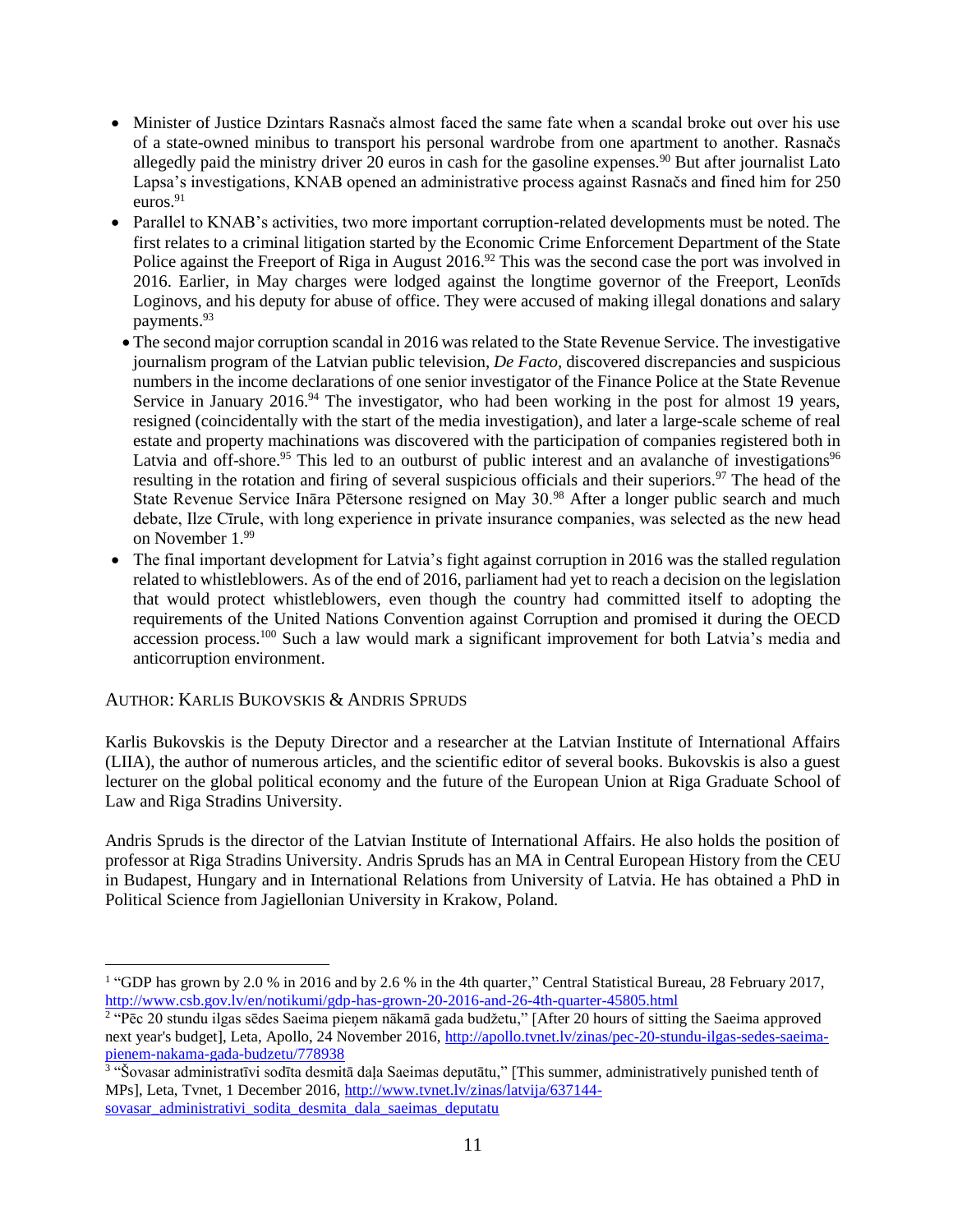4 "Māris Kučinskis nominated as Latvian prime minister", Politico Europe, 13 January 2016, <http://www.politico.eu/article/maris-kucinskis-nominated-as-latvian-prime-minister/>

 $\overline{a}$ 

5 "Belēviča disciplinārsods bijušajai ZVA direktorei ir prettiesisks, atzīst tiesa," [Court decides that Belēvičs' disciplinary punishment to former director of RSA is unlawful], Delfi, 25 November 2016, <http://m.delfi.lv/latvija/article.php?id=48075009>

6 "KNAB: Truksnis saņēmis nelikumīgu algu pašvaldības uzņēmumos," [KNAB: Truksnis received unlawful salary via municipal enterprises], LTV "Panorāma", Tvnet, 10 July 2015, [http://www.tvnet.lv/zinas/latvija/567501](http://www.tvnet.lv/zinas/latvija/567501-knab_truksnis_sanemis_nelikumigu_algu_pasvaldibas_uznemumos) knab truksnis sanemis nelikumigu algu pasvaldibas uznemumos

7 "Beidzot sazvanīta, Iveta Grigule skopi komentē traci ap viņas laisko darbošanos Briselē," [Finally reached, Iveta Grigule scarecely comments uproar around her inactivity in Brussels], Kasjauns, 1 December 2016, [http://www.kasjauns.lv/lv/zinas/237706/beidzot-sazvanita-iveta-grigule-skopi-komente-traci-ap-vinas-laisko](http://www.kasjauns.lv/lv/zinas/237706/beidzot-sazvanita-iveta-grigule-skopi-komente-traci-ap-vinas-laisko-darbosanos-brisele)[darbosanos-brisele](http://www.kasjauns.lv/lv/zinas/237706/beidzot-sazvanita-iveta-grigule-skopi-komente-traci-ap-vinas-laisko-darbosanos-brisele)

8 "Bankrotu miljonāram ziepes. Apšauba skandalozā maksātnespējas administratora Sprūda godaprātu," [Bankruptcy millionaire in trouble. Integrity of scandalous insolvency administrator questioned], Kasjauns, 1 August 2016, [http://www.kasjauns.lv/lv/zinas/226542/bankrotu-miljonaram-ziepes-apsauba-skandaloza-maksatnespejas](http://www.kasjauns.lv/lv/zinas/226542/bankrotu-miljonaram-ziepes-apsauba-skandaloza-maksatnespejas-administratora-spruda-godapratu)[administratora-spruda-godapratu](http://www.kasjauns.lv/lv/zinas/226542/bankrotu-miljonaram-ziepes-apsauba-skandaloza-maksatnespejas-administratora-spruda-godapratu)

<sup>9</sup> "Reizē ar ziņām par Rasnača fotoizstādi klajā nāk humora un satīras žurnāla "LOSIS" pirmais numurs," [Along with the news of Rasnačs photo exhibition the first number of humor and satire magazine "Goof" is released], Pietiek.com, 4 September 2016,

[http://www.pietiek.com/raksti/reize\\_ar\\_zinam\\_par\\_rasnaca\\_fotoizstadi\\_klaja\\_nak\\_humora\\_un\\_satiras\\_zurnala\\_losis\\_](http://www.pietiek.com/raksti/reize_ar_zinam_par_rasnaca_fotoizstadi_klaja_nak_humora_un_satiras_zurnala_losis_pirmais_numurs) [pirmais\\_numurs](http://www.pietiek.com/raksti/reize_ar_zinam_par_rasnaca_fotoizstadi_klaja_nak_humora_un_satiras_zurnala_losis_pirmais_numurs)

<sup>10</sup> Katrīna Žukova, "Maksātnespējas nozari reformēs; Rasnačs vēršas pret anonīmā izdevuma 'Losis' veidotājiem," [Insolvency administration will be reformed; Rasnačs sues the makers of anonymous edition "Goof"], Delfi, 6 September 2016, [http://www.delfi.lv/news/national/politics/maksatnespejas-nozari-reformes-rasnacs-versas-pret](http://www.delfi.lv/news/national/politics/maksatnespejas-nozari-reformes-rasnacs-versas-pret-anonima-izdevuma-losis-veidotajiem.d?id=47874611)[anonima-izdevuma-losis-veidotajiem.d?id=47874611](http://www.delfi.lv/news/national/politics/maksatnespejas-nozari-reformes-rasnacs-versas-pret-anonima-izdevuma-losis-veidotajiem.d?id=47874611)

<sup>11</sup> "Maksātnespējas politikas attīstības pamatnostādnes, 2016.-2020. gadam (informatīvā daļa)," [Insolvency Policy Development Guidelines for 2016-2020 (informative part)], Regulation of Cabinet of Ministers, 21 September 2016, <http://polsis.mk.gov.lv/api/file/file4359782208138472602.doc>

<sup>12</sup> Katrīna Žukova, "Rasnačs: Saeima neratificēs Stambulas konvenciju," [Rasnačs: Saeima will not ratify Istambul Convention], Delfi, 10 May 2016, [http://www.delfi.lv/news/national/politics/rasnacs-saeima-neratifices-stambulas](http://www.delfi.lv/news/national/politics/rasnacs-saeima-neratifices-stambulas-konvenciju.d?id=47420095)konvenciju.d? $id=47420095$ 

<sup>13</sup> "Latvija parakstījusi Stambulas konvenciju," [Latvia has signed the Istambul Convention], BNS/Leta, Tvnet, 18 May 2016, [http://www.tvnet.lv/zinas/latvija/609085-latvija\\_parakstijusi\\_stambulas\\_konvenciju](http://www.tvnet.lv/zinas/latvija/609085-latvija_parakstijusi_stambulas_konvenciju)

14 "Muižnieka aicinājums nekavējoties ratificēt Stambulas konvenciju politiķu vidū atbalstu negūst," [Muižnieks calls for immediate ratification of Istambul Convention do not find support among politicians], LSM, 10 September 2016, [http://www.lsm.lv/lv/raksts/latvija/zinas/muiznieka-aicinajums-nekavejoties-ratificet-stambulas-konvenciju-politiku](http://www.lsm.lv/lv/raksts/latvija/zinas/muiznieka-aicinajums-nekavejoties-ratificet-stambulas-konvenciju-politiku-vidu-atbalstu-negust.a200248/)[vidu-atbalstu-negust.a200248/](http://www.lsm.lv/lv/raksts/latvija/zinas/muiznieka-aicinajums-nekavejoties-ratificet-stambulas-konvenciju-politiku-vidu-atbalstu-negust.a200248/)

<sup>15</sup> "Prezidentam Vējonim sirds operācija pabeigta," [Hear Surgery of President Vējonis has been completed], Leta/BNS, 20 January 2016, [http://www.tvnet.lv/zinas/latvija/592615-](http://www.tvnet.lv/zinas/latvija/592615-prezidentam_vejonim_sirds_operacija_pabeigta)

[prezidentam\\_vejonim\\_sirds\\_operacija\\_pabeigta](http://www.tvnet.lv/zinas/latvija/592615-prezidentam_vejonim_sirds_operacija_pabeigta)

<sup>16</sup> "Prezidents izveseļojies! Vējonis nākamnedēļ atgriežas darbā," [President is well! Vējonis returns to work next week], Tvnet, 23 March 2016, [http://www.tvnet.lv/zinas/latvija/601485-](http://www.tvnet.lv/zinas/latvija/601485-prezidents_izveselojies_vejonis_nakamnedel_atgriezas_darba)

prezidents izveselojies vejonis nakamnedel atgriezas darba

<sup>17</sup> "Vējoņa atvaļinājuma laikā prezidenta pienākumus pilda Mūrniece," [During Vējonis absence Mūrniece fulfils the presidential duties], BNS, Tvnet, 25 February 2016, [http://www.tvnet.lv/zinas/latvija/618136](http://www.tvnet.lv/zinas/latvija/618136-vejona_atvalinajuma_laika_prezidenta_pienakumus_pilda_murniece) vejona atvalinajuma laika prezidenta pienakumus pilda murniece

<sup>18</sup> Madara Līcīte, Annija Petrova, "Ušakovs «Saskaņas» kongresā: Valsti vada «labējie analfabēti», 2018.gadā jānonāk pie varas," [Ušakovs in Harmony congress: State is led by "rightist illiterates", in 2018 we should come to power], LSM, 12 November 2016[, http://www.lsm.lv/lv/raksts/latvija/zinas/usakovs-saskanas-kongresa-valsti-vada](http://www.lsm.lv/lv/raksts/latvija/zinas/usakovs-saskanas-kongresa-valsti-vada-labejie-analfabeti-2018.gada-janonak-pie-varas.a209828/)[labejie-analfabeti-2018.gada-janonak-pie-varas.a209828/](http://www.lsm.lv/lv/raksts/latvija/zinas/usakovs-saskanas-kongresa-valsti-vada-labejie-analfabeti-2018.gada-janonak-pie-varas.a209828/)

<sup>19</sup> "Vienotība aicina ZZS un NA Rīgas domes vēlēšanās startēt kopā," [Unity invites Greens and Farmers Union and National Alliance to cooperate for Riga municipal elections], LSM, 26 August 2016,

<http://lr1.lsm.lv/lv/raksts/pecpusdiena/vienotiba-aicina-zzs-un-na-rigas-domes-velesanas-startet-kopa.a73080/> <sup>20</sup> "Plāno konsultācijas par spēku apvienošanu pašvaldību vēlēšanās Rīgā," [Consultations on joining forces for Riga

municipal elections in planning], LSM, 12 September 2016, [http://www.lsm.lv/lv/raksts/latvija/zinas/plano](http://www.lsm.lv/lv/raksts/latvija/zinas/plano-konsultacijas-par-speku-apvienosanu-pasvaldibu-velesanas-riga.a200508/)[konsultacijas-par-speku-apvienosanu-pasvaldibu-velesanas-riga.a200508/](http://www.lsm.lv/lv/raksts/latvija/zinas/plano-konsultacijas-par-speku-apvienosanu-pasvaldibu-velesanas-riga.a200508/)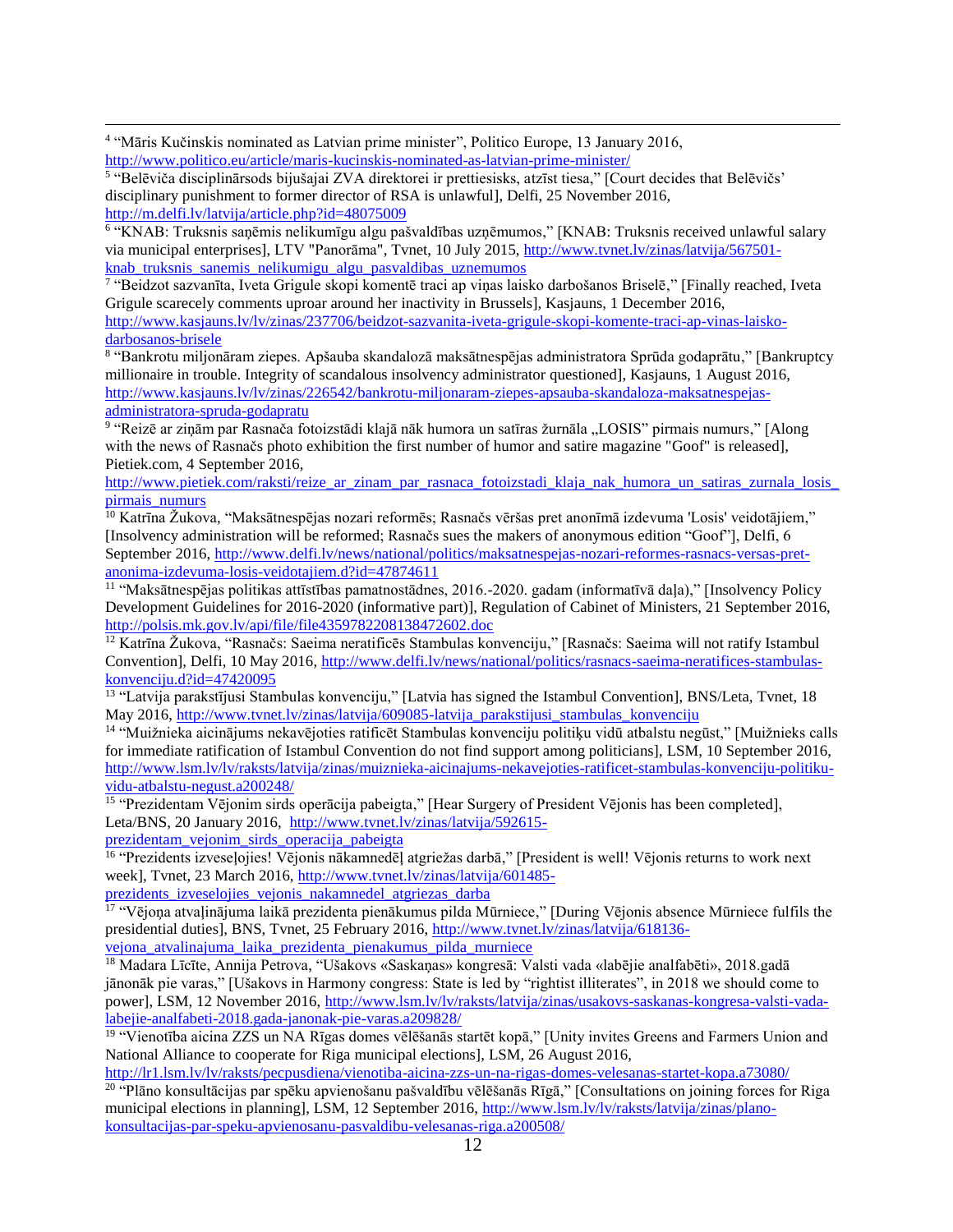<sup>21</sup> Inta Šaboha, "Partiju finansēšana no valsts budžeta līdzekļiem," [Party financing from national budget], Latvijas Vēstnesis, 17 January 2012, [http://www.lvportals.lv/visi/skaidrojumi/242843-partiju-finansesana-no-valsts-budzeta](http://www.lvportals.lv/visi/skaidrojumi/242843-partiju-finansesana-no-valsts-budzeta-lidzekliem/)[lidzekliem/](http://www.lvportals.lv/visi/skaidrojumi/242843-partiju-finansesana-no-valsts-budzeta-lidzekliem/)

<sup>22</sup> "Valsts budžeta finansējums," [State budget financing], Corruption Prevention and Combating Bureau of Latvia, 2016[, https://www.knab.gov.lv/lv/finances/state\\_funding/](https://www.knab.gov.lv/lv/finances/state_funding/)

<sup>23</sup> "KNAB uzdod «Vienotībai» atmaksāt valsts budžetā ap 42 000 eiro," [KNAB orders the Unity to reimburse 42 000 euro to the state budget], Leta, Apollo, 11 November 2016, http://apollo.tvnet.ly/zinas/knab-uzdod-vienotibai[atmaksat-valsts-budzeta-ap-42-000-eiro/777797](http://apollo.tvnet.lv/zinas/knab-uzdod-vienotibai-atmaksat-valsts-budzeta-ap-42-000-eiro/777797)

<sup>24</sup> "Vienotība' astoņiem politiķiem lūdz atmaksāt 1000 līdz 18 000 eiro; vairums to neplāno," [Unity asks 8 politicians to to pay back 1000 to 18 000 euro; most of them do not plan doing that], Leta, Tvnet, 25 November 2016, [http://www.delfi.lv/news/national/politics/vienotiba-astoniem-politikiem-ludz-atmaksat-1000-lidz-18-000-eiro](http://www.delfi.lv/news/national/politics/vienotiba-astoniem-politikiem-ludz-atmaksat-1000-lidz-18-000-eiro-vairums-to-neplano.d?id=48221645)[vairums-to-neplano.d?id=48221645](http://www.delfi.lv/news/national/politics/vienotiba-astoniem-politikiem-ludz-atmaksat-1000-lidz-18-000-eiro-vairums-to-neplano.d?id=48221645)

 $^{25}$  Odita Krenberga, "Partiju reitingi: aizvien vairāk vīlušos vēlētāju," [Patty ratings: increasingly more disappointed voters], LSM, 30 October 2016, [http://www.lsm.lv/lv/raksts/latvija/zinas/partiju-reitingi-aizvien-vairak-vilusos](http://www.lsm.lv/lv/raksts/latvija/zinas/partiju-reitingi-aizvien-vairak-vilusos-veletaju.a207868/)[veletaju.a207868/](http://www.lsm.lv/lv/raksts/latvija/zinas/partiju-reitingi-aizvien-vairak-vilusos-veletaju.a207868/)

<sup>26</sup> "Valsts kancelejas mobilā aplikāciju "Futbols" - starp 40 labākajām pasaulē!"[Mobile app by the State Chancellery "Soccer" is among the 40 best apps in the world], State Chancellery, 29 October 2014,

<http://www.juristavards.lv/zinas/265512-valsts-kancelejas-mobila-aplikaciju-futbols-starp-40-labakajam-pasaule/> <sup>27</sup> "Plāno veidot progresīvu nodokļu sistēmu" [Plans for profgressive tax system are emerging], Leta, Dienas Bizness,

3 December 2015[, http://www.db.lv/finanses/plano-veidot-progresivu-nodoklu-sistemu-442207](http://www.db.lv/finanses/plano-veidot-progresivu-nodoklu-sistemu-442207)

<sup>28</sup> "Nodokļu atvieglojumi" [Tax relief], State Revenue Service of the Republic of Latvia, 10 June 2010, <https://www.vid.gov.lv/default.aspx?tabid=11&id=4681&hl=1>

<sup>29</sup> See here for more on "Establishment of a State financed NGO Fund", Ministry of Culture of the Republic of Latvia, 24 September 2014, [http://nvo.lv/site/attachments/29/09/2014/KM\\_prezentacija\\_NVOfonds.pdf](http://nvo.lv/site/attachments/29/09/2014/KM_prezentacija_NVOfonds.pdf)

30 "NVO Fonda ieviešanas progress" [NGO Fund implementation progress], Civic Alliance - Latvia, 8 January 8 2016[, http://nvo.lv/lv/news/publication/nvo-fonda-ieviesanas-progress-6879/](http://nvo.lv/lv/news/publication/nvo-fonda-ieviesanas-progress-6879/)

31 "Latvijas valsts budžeta finansētā programma "NVO fonds" 2016.gada projektu iesniegumu konkurss," [2016 project submission for Latvian state budget financed program NGO fund], Sabiedrības integrācijas fonds, 2016, [http://www.sif.gov.lv/index.php?option=com\\_content&view=article&id=9912%3ALatvijas-valsts-budzeta-finanseta](http://www.sif.gov.lv/index.php?option=com_content&view=article&id=9912%3ALatvijas-valsts-budzeta-finanseta-programma-%E2%80%9CNVO-fonds%E2%80%9D-2016-gada-projektu-iesniegumu-konkurss&catid=14%3AJaunumi&Itemid=186&lang=lv)[programma-%E2%80%9CNVO-fonds%E2%80%9D-2016-gada-projektu-iesniegumu](http://www.sif.gov.lv/index.php?option=com_content&view=article&id=9912%3ALatvijas-valsts-budzeta-finanseta-programma-%E2%80%9CNVO-fonds%E2%80%9D-2016-gada-projektu-iesniegumu-konkurss&catid=14%3AJaunumi&Itemid=186&lang=lv)[konkurss&catid=14%3AJaunumi&Itemid=186&lang=lv](http://www.sif.gov.lv/index.php?option=com_content&view=article&id=9912%3ALatvijas-valsts-budzeta-finanseta-programma-%E2%80%9CNVO-fonds%E2%80%9D-2016-gada-projektu-iesniegumu-konkurss&catid=14%3AJaunumi&Itemid=186&lang=lv)

<sup>32</sup> "Arī pārējie bēgļi pametuši Latviju," [Rest of the refugees have also left Latvia], Latvijas Avīze, 20 October 2016, <http://www.la.lv/ari-parejie-begli-pametusi-latviju/>

33 "Arvien biežāk Latvijas interneta vietnēs novērota nepatīkama tendence," [Increasingly more on Latvian internet sites a negative trend appear], Leta, Apollo, 13 December 2016[, http://apollo.tvnet.lv/zinas/arvien-biezak-latvijas](http://apollo.tvnet.lv/zinas/arvien-biezak-latvijas-interneta-vietnes-noverota-nepatikama-tendence/780703)[interneta-vietnes-noverota-nepatikama-tendence/780703](http://apollo.tvnet.lv/zinas/arvien-biezak-latvijas-interneta-vietnes-noverota-nepatikama-tendence/780703)

<sup>34</sup> Jānis Lasmanis, "Tramps sadarbībai netraucēs. Simpatizētāju viņam netrūkst," [Trump will not hinder cooperation; does not lack supporters], Neatkarīgā Rīta Avīze, 10 Novemberis 2016, [http://nra.lv/politika/190983-tramps](http://nra.lv/politika/190983-tramps-sadarbibai-netrauces-simpatizetaju-vinam-netrukst.htm)[sadarbibai-netrauces-simpatizetaju-vinam-netrukst.htm](http://nra.lv/politika/190983-tramps-sadarbibai-netrauces-simpatizetaju-vinam-netrukst.htm)

<sup>35</sup> Nozagts <http://nozagts.focus.lv/main>

<sup>36</sup> Interneta propaganda Latvijā. 1. daļa - "Kas slēpjas aiz Toma Jokiem un Nozagts.com?" <http://ardomu.lv/post/154062680311/propaganda1>

<sup>37</sup> Latvijas plašsaziņas līdzekļu noturība pret citu valstu vēstījumiem [http://liia.lv/en/publications/latvijas-plassazinas](http://liia.lv/en/publications/latvijas-plassazinas-lidzeklu-noturiba-pret-citu-valstu-vestijumiem-560)[lidzeklu-noturiba-pret-citu-valstu-vestijumiem-560](http://liia.lv/en/publications/latvijas-plassazinas-lidzeklu-noturiba-pret-citu-valstu-vestijumiem-560)

<sup>38</sup> LĒMUMS Nr.77 Par programmas "Rossija RTR" izplatīšanas ierobežošanu Latvijas teritorijā

[http://neplp.lv/lv/assets/documents/Lemumi/Lemums%20Par%20Izplatisanas%20Ierobezosanu\\_final\\_pdf%20\(1\).pdf](http://neplp.lv/lv/assets/documents/Lemumi/Lemums%20Par%20Izplatisanas%20Ierobezosanu_final_pdf%20(1).pdf) <sup>39</sup> Latvija aptur Kremļa propagandas portāla 'Sputnik' darbību [http://www.delfi.lv/bizness/pasaule/latvija-aptur-](http://www.delfi.lv/bizness/pasaule/latvija-aptur-kremla-propagandas-portala-sputnik-darbibu.d?id=47243059)

[kremla-propagandas-portala-sputnik-darbbu.di?id=47243059](http://www.delfi.lv/bizness/pasaule/latvija-aptur-kremla-propagandas-portala-sputnik-darbibu.d?id=47243059)

<sup>40</sup> <http://sputniknewslv.com/>

 $\overline{a}$ 

<sup>41</sup> Русские срочно понадобились Латвии? [http://vesti.lv/news/ishtut-denygi-na-russkih-v-](http://vesti.lv/news/ishtut-denygi-na-russkih-v-latvii?utm_source=tvnet&utm_medium=news-widget&utm_campaign=Links-in-partner-sites)

[latvii?utm\\_source=tvnet&utm\\_medium=news-widget&utm\\_campaign=Links-in-partner-sites](http://vesti.lv/news/ishtut-denygi-na-russkih-v-latvii?utm_source=tvnet&utm_medium=news-widget&utm_campaign=Links-in-partner-sites)

42 "NEPLP pieņem lēmumu LTV veidot trešo programmu krievu valodā" [NEMMC makes a decision on introduction of a third state TV channel in Russian], Lauku Dzīve, 19 March 2015, http://www.laukudzive.ly/neplp-pienem[lemumu-ltv-veidot-treso-programmu-krievu-valoda/](http://www.laukudzive.lv/neplp-pienem-lemumu-ltv-veidot-treso-programmu-krievu-valoda/)

<sup>43</sup> Ainārs Dimants, "LTV kanāls krieviski – stratēģiskās komunikācijas, ne valodas politikas jautājums" [Dimants: LTV channel in Russian – a matter of strategic communication, not language policy], Diena, 3 February 2016,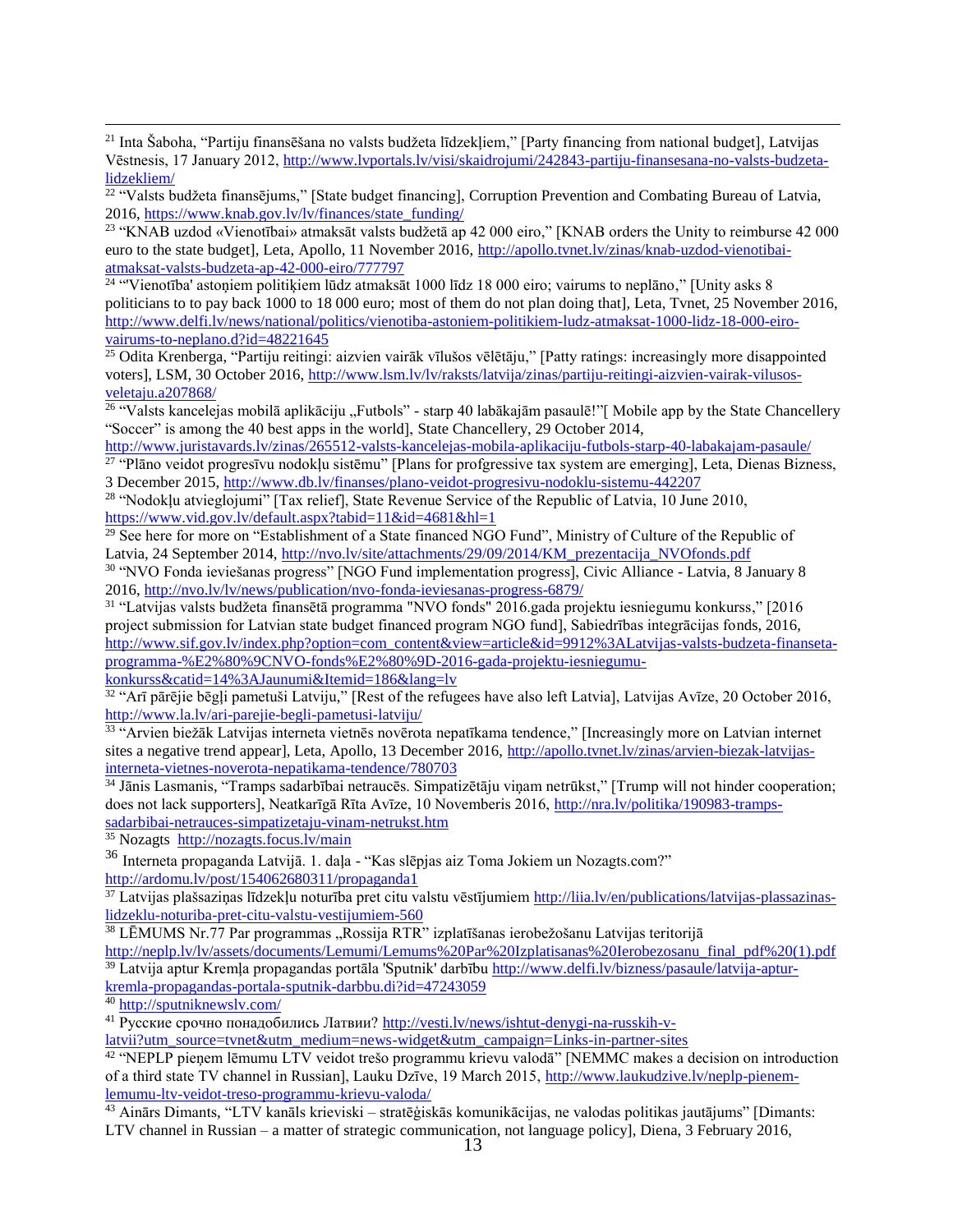$\overline{a}$ [https://www.diena.lv/raksts/latvija/viedokli/dimants-ltv-kanals-krieviski--strategiskas-komunikacijas-ne-valodas](https://www.diena.lv/raksts/latvija/viedokli/dimants-ltv-kanals-krieviski--strategiskas-komunikacijas-ne-valodas-politikas-jautajums-14128525)[politikas-jautajums-14128525](https://www.diena.lv/raksts/latvija/viedokli/dimants-ltv-kanals-krieviski--strategiskas-komunikacijas-ne-valodas-politikas-jautajums-14128525)

44 "Neoficiāli avoti: MTG meklē pircēju savam biznesam Baltijas valstīs," [Unofficial sources: MTG searches for a buyer of their business in the Baltic states], Leta, Delfi, 1 December 2016,

[http://www.delfi.lv/bizness/pasaule/neoficiali-avoti-mtg-mekle-pirceju-savam-biznesam-baltijas](http://www.delfi.lv/bizness/pasaule/neoficiali-avoti-mtg-mekle-pirceju-savam-biznesam-baltijas-valstis.d?id=48246579)[valstis.d?id=48246579](http://www.delfi.lv/bizness/pasaule/neoficiali-avoti-mtg-mekle-pirceju-savam-biznesam-baltijas-valstis.d?id=48246579)

45 "Pērn samazinājās 'TV3 Latvia' peļņa un arī LNT zaudējumi," [Last year TV3 Latvia profits and LNT losses have decreased], Leta, Delfi, 2 August 2016, [http://www.delfi.lv/bizness/uznemumi/pern-samazinajas-tv3-latvia-pelna-un](http://www.delfi.lv/bizness/uznemumi/pern-samazinajas-tv3-latvia-pelna-un-ari-lnt-zaudejumi.d?id=47746285)[ari-lnt-zaudejumi.d?id=47746285](http://www.delfi.lv/bizness/uznemumi/pern-samazinajas-tv3-latvia-pelna-un-ari-lnt-zaudejumi.d?id=47746285)

46 "DP lūdz sākt kriminālvajāšanu pret Gapoņenko," [Security Policy asks for permission to start criminal persecution of Gapoņenko], Leta, Neatkarīgā Rīta Avīze, 6 June 2016, [http://nra.lv/latvija/174744-dp-ludz-sakt-kriminalvajasanu](http://nra.lv/latvija/174744-dp-ludz-sakt-kriminalvajasanu-pret-gaponenko.htm)[pret-gaponenko.htm](http://nra.lv/latvija/174744-dp-ludz-sakt-kriminalvajasanu-pret-gaponenko.htm)

 $^{47}$  Katrīna Žukova, "Mēri iebilst pret 'pensionāru rezervātiem' un vēlas valsts pārvaldes decentralizāciju," [Mayors object "pensioners reservations" and want decentralization of state bureaucracy], Delfi 30 November 2016, [http://www.delfi.lv/news/national/politics/meri-iebilst-pret-pensionaru-rezervatiem-un-velas-valsts-parvaldes-](http://www.delfi.lv/news/national/politics/meri-iebilst-pret-pensionaru-rezervatiem-un-velas-valsts-parvaldes-decentralizaciju.d?id=48235951)

[decentralizaciju.d?id=48235951](http://www.delfi.lv/news/national/politics/meri-iebilst-pret-pensionaru-rezervatiem-un-velas-valsts-parvaldes-decentralizaciju.d?id=48235951) and "Gerhards par teritoriālo reformu: pašvaldību robežas nav akmenī iecirstas," [Gerhards on territorial reform: municipal boarders are not carved in stone], Delfi, 2 November 2016, [http://www.delfi.lv/news/national/politics/gerhards-par-teritorialo-reformu-pasvaldibu-robezas-nav-akmeni-](http://www.delfi.lv/news/national/politics/gerhards-par-teritorialo-reformu-pasvaldibu-robezas-nav-akmeni-iecirstas.d?id=48110633)

[iecirstas.d?id=48110633](http://www.delfi.lv/news/national/politics/gerhards-par-teritorialo-reformu-pasvaldibu-robezas-nav-akmeni-iecirstas.d?id=48110633) 

48 "Pašvaldību finanšu izlīdzināšanas fonda ieņēmumi šogad plānoti 162,9 miljoni eiro," [Municipal equalization fund's income this year are planned in amount of 162.9 million euro], Leta, Delfi, 1 January 2017, [http://www.delfi.lv/bizness/budzets\\_un\\_nodokli/pasvaldibu-finansu-izlidzinasanas-fonda-ienemumi-sogad-planoti-](http://www.delfi.lv/bizness/budzets_un_nodokli/pasvaldibu-finansu-izlidzinasanas-fonda-ienemumi-sogad-planoti-162-9-miljoni-eiro.d?id=48362977)[162-9-miljoni-eiro.d?id=48362977](http://www.delfi.lv/bizness/budzets_un_nodokli/pasvaldibu-finansu-izlidzinasanas-fonda-ienemumi-sogad-planoti-162-9-miljoni-eiro.d?id=48362977)

49 "Pašvaldību vērtētie ieņēmumi 2016. gadā pieaugs par 95,5 milj. euro," [Municipal income in 2016 will increase by 95.5 mil. euro], Latvian Municipality Union, 22 December 2015[, http://www.lps.lv/lv/zinas/pasvaldibas/1961](http://www.lps.lv/lv/zinas/pasvaldibas/1961-pasvaldibu-vertetie-ienemumi-2016-gada-pieaugs-par-95-5-milj-euro) [pasvaldibu-vertetie-ienemumi-2016-gada-pieaugs-par-95-5-milj-euro;](http://www.lps.lv/lv/zinas/pasvaldibas/1961-pasvaldibu-vertetie-ienemumi-2016-gada-pieaugs-par-95-5-milj-euro) and "Pašvaldību finanšu izlīdzināšana (PFI) 2016.gadā - vērtētie un izlīdzinātie ieņēmumi," [Municipality financial equalization in 2016 – evaluated and equalized income], Ministry of Finance of the Republic of Latvia, 1 December 2015, [http://www.fm.gov.lv/files/pasvaldibas/2016/PFI\\_2016\\_rezultati\\_01122015.pdf](http://www.fm.gov.lv/files/pasvaldibas/2016/PFI_2016_rezultati_01122015.pdf)

50 "Iesniegta jauna Administratīvi teritoriālās reformas koncepcija" [A new administrative and territorial reform concept has been presented], Leta, Neatkarīgā Rīta Avīze, 25 September 2015, [http://nra.lv/latvija/151339-iesniegta](http://nra.lv/latvija/151339-iesniegta-jauna-administrativi-teritorialas-reformas-koncepcija.htm)[jauna-administrativi-teritorialas-reformas-koncepcija.htm](http://nra.lv/latvija/151339-iesniegta-jauna-administrativi-teritorialas-reformas-koncepcija.htm)

<sup>51</sup> Vita Anstrate, "Jaunā novadu reforma: Deputāti sliecas atbalstīt 29 sadarbības teritoriju izveidi" [The new county reform: members of parliament inclined to support the establishment of 29 cooperation areas], LSM.lv, 6 October 2015[, http://www.lsm.lv/lv/raksts/latvija/zinas/jauna-novadu-reforma-deputati-sliecas-atbalstit-29-sadarbibas](http://www.lsm.lv/lv/raksts/latvija/zinas/jauna-novadu-reforma-deputati-sliecas-atbalstit-29-sadarbibas-teritoriju-izveidi.a148854/)[teritoriju-izveidi.a148854/](http://www.lsm.lv/lv/raksts/latvija/zinas/jauna-novadu-reforma-deputati-sliecas-atbalstit-29-sadarbibas-teritoriju-izveidi.a148854/)

52 "Pašvaldībām varētu piedāvāt apvienoties 16 apriņķos," [Municipalities could be offered to merge into 16 units], Leta Tvnet, 18 October 2016, [http://www.tvnet.lv/zinas/latvija/630519-](http://www.tvnet.lv/zinas/latvija/630519-pasvaldibam_varetu_piedavat_apvienoties_16_aprinkos)

[pasvaldibam\\_varetu\\_piedavat\\_apvienoties\\_16\\_aprinkos](http://www.tvnet.lv/zinas/latvija/630519-pasvaldibam_varetu_piedavat_apvienoties_16_aprinkos)

53 "Papildināta - Truksni atceļ no Jūrmalas domes priekšsēdētāja amata," [Added – Truksnis' gets fired from the post of the chairmain of Jūrmala municipality], Leta, Dienas Bizness, 13 October 2016[, http://www.db.lv/citas](http://www.db.lv/citas-zinas/papildinata-truksni-atcel-no-jurmalas-domes-priekssedetaja-amata-455410)[zinas/papildinata-truksni-atcel-no-jurmalas-domes-priekssedetaja-amata-455410](http://www.db.lv/citas-zinas/papildinata-truksni-atcel-no-jurmalas-domes-priekssedetaja-amata-455410)

54 "Jūrmalas domes priekšsēdētāja amatā ieceļ Truksni; LZP viņu izslēdz no partijas," [Truksnis gets appointed as chairman of Jūrmala City Council; Latvian Green Party expels him], BNS, aprinkis.lv, 4 November 2016, [http://www.aprinkis.lv/sabiedriba/pasvaldibas/item/34255-ar-saskanas-centra-deputates-atbalstu-jurmalas-domes](http://www.aprinkis.lv/sabiedriba/pasvaldibas/item/34255-ar-saskanas-centra-deputates-atbalstu-jurmalas-domes-priekssedetaja-amata-iecel-truksni)[priekssedetaja-amata-iecel-truksni](http://www.aprinkis.lv/sabiedriba/pasvaldibas/item/34255-ar-saskanas-centra-deputates-atbalstu-jurmalas-domes-priekssedetaja-amata-iecel-truksni)

<sup>55</sup> "Country Report Latvia 2015. Commission Staff Working Document", European Commission, 26 February 2016, http://ec.europa.eu/europe2020/pdf/csr2016/cr2016 latvia en.pdf

<sup>56</sup> Statistics on country violations, European Court of Justice, 2016,

[http://www.echr.coe.int/Documents/Stats\\_violation\\_1959\\_2015\\_ENG.pdf](http://www.echr.coe.int/Documents/Stats_violation_1959_2015_ENG.pdf)

<sup>57</sup> Statistics on country violations, European Court of Justice, 2016,

[http://www.echr.coe.int/Documents/Stats\\_violation\\_2015\\_ENG.pdf](http://www.echr.coe.int/Documents/Stats_violation_2015_ENG.pdf)

<sup>58</sup> 'The 2015 EU Justice Scoreboard", European Commission - Directorate-General for Justice, 2015, [http://ec.europa.eu/justice/effective-justice/files/justice\\_scoreboard\\_2015\\_en.pdf](http://ec.europa.eu/justice/effective-justice/files/justice_scoreboard_2015_en.pdf)

<sup>59</sup> "Grozījumi likumā "Par tiesu varu"" [Amendments to the Law on Judiciary Authority], The Parliament of the Republic of Latvia, 27 June 2015,<https://www.vestnesis.lv/ta/id/274900-grozijumi-likuma-par-tiesu-varu->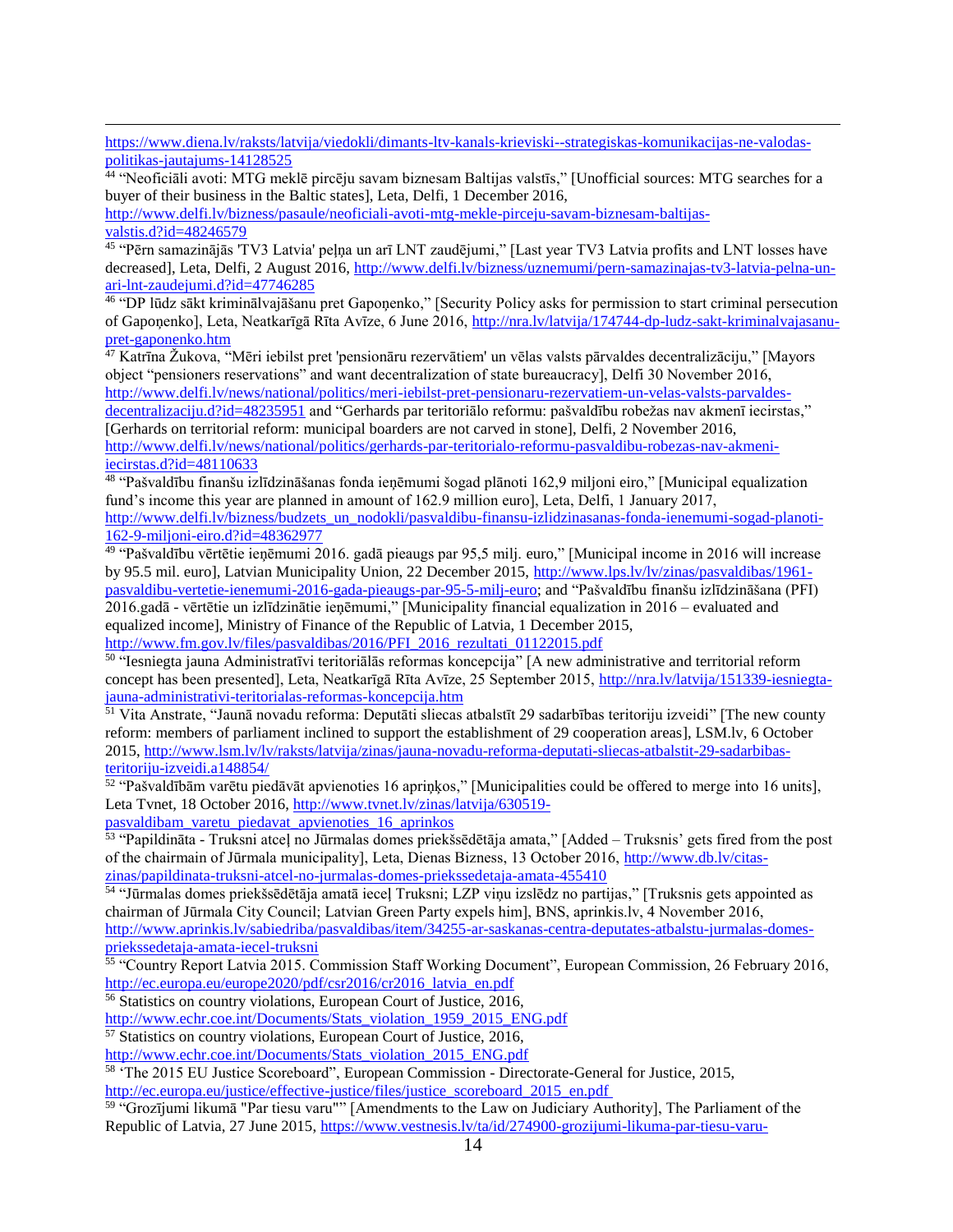$\overline{a}$ <sup>60</sup> Tiesu reforma: tiesu palātu likvidēšana [http://at.gov.lv/lv/vesture/latvijas-republikas-augstaka-tiesa/tiesu-reforma](http://at.gov.lv/lv/vesture/latvijas-republikas-augstaka-tiesa/tiesu-reforma-tiesu-palatu-likvidesana/)[tiesu-palatu-likvidesana/](http://at.gov.lv/lv/vesture/latvijas-republikas-augstaka-tiesa/tiesu-reforma-tiesu-palatu-likvidesana/) ; Ivars Bičkovičs, "Tieslietu padomes priekšsēdētāja Ivara Bičkoviča ziņojums Latvijas Tiesnešu konferencē 2015.gada 13.novembrī" [Report of Ivars Bickovičs, Chairman of the Council of Justice, at the Latvian Judicial Conference on November 13, 2015], pietiek.com, 13 November 2015,

[http://www.pietiek.com/raksti/tieslietu\\_padomes\\_priekssedetaja\\_ivara\\_bickovica\\_zinojums\\_latvijas\\_tiesnesu\\_konfer](http://www.pietiek.com/raksti/tieslietu_padomes_priekssedetaja_ivara_bickovica_zinojums_latvijas_tiesnesu_konference_2015gada_13novembri) [ence\\_2015gada\\_13novembri](http://www.pietiek.com/raksti/tieslietu_padomes_priekssedetaja_ivara_bickovica_zinojums_latvijas_tiesnesu_konference_2015gada_13novembri)

<sup>61</sup> Mudīte Luksa, "Svarīgi zināt! Notiek tiesu reforma," [Important to know! Court Reform in Progress], Latvijas Vēstnesis, 19 January 2015,<http://m.lvportals.lv/visi/skaidrojumi/267990-svarigi-zinat-notiek-tiesu-reforma/> and "Informatīvais ziņojums "Par tiesu darbības teritoriju izmaiņām"," [Informative report "On changes in territorial distribution of courts"], Cabinet of Ministers, 2015,

[http://tap.mk.gov.lv/doc/2015\\_01/TMZino\\_030714\\_tiesu\\_nami.1475.docx](http://tap.mk.gov.lv/doc/2015_01/TMZino_030714_tiesu_nami.1475.docx)

62 "Par Maksātnespējas politikas attīstības pamatnostādnēm 2016.–2020. gadam un to īstenošanas plānu,"[On Insolvency policy development principles 2016-2020 and their action plan], Latvijas Vēstnesis, 26 September 2016, <https://www.vestnesis.lv/op/2016/186.2>

<sup>63</sup> "Maksātnespējas likuma grozījumiem iesniegti 133 priekšlikumi," [133 proposals submitted for amendments in Insolvency Law], LSM, 22 November 2016[, http://www.lsm.lv/lv/raksts/latvija/zinas/maksatnespejas-likuma](http://www.lsm.lv/lv/raksts/latvija/zinas/maksatnespejas-likuma-grozijumiem-iesniegti-133-priekslikumi.a211232/)[grozijumiem-iesniegti-133-priekslikumi.a211232/](http://www.lsm.lv/lv/raksts/latvija/zinas/maksatnespejas-likuma-grozijumiem-iesniegti-133-priekslikumi.a211232/)

64 "Rasnačs: 2018.gadā paši varēs izvēlēties maksātnespējas administrator," [Rasnačs: in 2018 businesses will be choosing an insolvency administrator for themselves], Leta, Neatkarīgā Rīta Avīze, 6 September 2016, <http://nra.lv/latvija/184051-rasnacs-2018-gada-pasi-vares-izveleties-maksatnespejas-administratoru.htm>

65 "Pēc apsūdzētā Lozes lūguma apgabaltiesa pratinās Šķēli," [After request of the accused Loze, regional court will interrogate Šķēle], Leta, Delfi, 30 November 2016, [http://www.delfi.lv/news/national/criminal/pec-apsudzeta-lozes](http://www.delfi.lv/news/national/criminal/pec-apsudzeta-lozes-luguma-apgabaltiesa-pratinas-skeli.d?id=48239689)[luguma-apgabaltiesa-pratinas-skeli.d?id=48239689](http://www.delfi.lv/news/national/criminal/pec-apsudzeta-lozes-luguma-apgabaltiesa-pratinas-skeli.d?id=48239689)

66 "Tiesas spriedums 'digitālgeitā': Liepniekam, Ēķim un Rubenim naudassodi; Krongornam, Kokinam un Lozem – cietums" [Court ruling in "Digitalgate": Liepnieks, Ēķis and Rubenis – financial penalties, Krongorns, Kokins and Loze – prison term], Leta, delfi.lv, 15 May 2015, [http://www.delfi.lv/news/national/politics/tiesas-spriedums](http://www.delfi.lv/news/national/politics/tiesas-spriedums-digitalgeita-liepniekam-ekim-un-rubenim-naudassodi-krongornam-kokinam-un-lozem-cietums.d?id=45970031)[digitalgeita-liepniekam-ekim-un-rubenim-naudassodi-krongornam-kokinam-un-lozem-cietums.d?id=45970031](http://www.delfi.lv/news/national/politics/tiesas-spriedums-digitalgeita-liepniekam-ekim-un-rubenim-naudassodi-krongornam-kokinam-un-lozem-cietums.d?id=45970031)

<sup>67</sup> "Zolitūdes traģēdijas lietā uzrādītas galīgās apsūdzības" [Final indictments presented in the Zolitūde tragedy case], IR.lv, 22 September 2015[, http://www.irlv.lv/2015/9/22/zolitudes-tragedijas-lieta-uzraditas-galigas-apsudzibas](http://www.irlv.lv/2015/9/22/zolitudes-tragedijas-lieta-uzraditas-galigas-apsudzibas) <sup>68</sup> Maxima par katru Zolitūdes traģēdijā bojāgājušo izmaksās 100 000 eiro; ne visas ģimenes tam piekrīt [http://skaties.lv/zinas/latvija/maxima-par-katru-zolitudes-tragedija-bojagajuso-izmaksas-100-000-eiro-ne-visas-](http://skaties.lv/zinas/latvija/maxima-par-katru-zolitudes-tragedija-bojagajuso-izmaksas-100-000-eiro-ne-visas-gimenes-tam-piekrit/)

#### [gimenes-tam-piekrit/](http://skaties.lv/zinas/latvija/maxima-par-katru-zolitudes-tragedija-bojagajuso-izmaksas-100-000-eiro-ne-visas-gimenes-tam-piekrit/)

<sup>69</sup> "Aktuāli cilvēktiesību jautājumi Latvijas ieslodzījuma vietās un iespējamie risinājumi," [Current human rights issues in Latvian prisons and possible solutions], Latvian Centre for Human Rights, 4 December 2015, [http://cilvektiesibas.org.lv/media/attachments/15/01/2016/04-12-15-Presentation\\_Read-Only.pdf](http://cilvektiesibas.org.lv/media/attachments/15/01/2016/04-12-15-Presentation_Read-Only.pdf)

70 "Jaunā cietuma izmaksas samazinās" [Costs of the new prison are reduced], Kurzemes Vārds, 27 October 2015, <http://www.liepajniekiem.lv/zinas/sabiedriba/jauna-cietuma-izmaksas-samazinas-175537>

<sup>71</sup> "IeVP: ieslodzīto skaits Latvijas cietumos ir stabilizējies," [Prison Administration Board: number of prisoners in Latvian prisons has stabilized], BNS, Tynet, 21 July 2016, http://www.tynet.ly/zinas/kriminalzinas/617731ievp ieslodzito skaits latvijas cietumos ir stabilizejies

<sup>72</sup> "Attieksme pret korupciju Latvijā" [Attitude against corruption in Latvia], Corruption Prevention and Combating Bureau, April 2014, [https://www.knab.gov.lv/upload/free/knab\\_lf\\_aptauja2014.pdf](https://www.knab.gov.lv/upload/free/knab_lf_aptauja2014.pdf)

 $^{73}$  A recent example: "Iereibis autovadītājs policistiem uzstājīgi piedāvā 200 eiro kukuli," [Drunk driver actively offers 200 euro bribe to cops], Leta, Apollo, 1 December 2016[, http://apollo.tvnet.lv/zinas/iereibis-autovaditajs](http://apollo.tvnet.lv/zinas/iereibis-autovaditajs-policistiem-uzstajigi-piedava-200-eiro-kukuli/779592)[policistiem-uzstajigi-piedava-200-eiro-kukuli/779592](http://apollo.tvnet.lv/zinas/iereibis-autovaditajs-policistiem-uzstajigi-piedava-200-eiro-kukuli/779592)<br><sup>74</sup> "Phase 2 Report On Implementing The OECD Anti-Bribery Convention In Latvia", Organisation for Economic

Co-operation and Development, October 2015, [http://www.oecd.org/daf/anti-bribery/Latvia-Phase-2-Report-](http://www.oecd.org/daf/anti-bribery/Latvia-Phase-2-Report-ENG.pdf)[ENG.pdf](http://www.oecd.org/daf/anti-bribery/Latvia-Phase-2-Report-ENG.pdf)

<sup>75</sup> "Eiropas Komisija satraukta par konfliktu KNAB" [European Commission worried regarding the conflict in KNAB], Leta, Delfi.lv, 25 February 2016, [http://www.delfi.lv/news/national/politics/eiropas-komisija-satraukta-par](http://www.delfi.lv/news/national/politics/eiropas-komisija-satraukta-par-konfliktu-knab.d?id=47110589)[konfliktu-knab.d?id=47110589](http://www.delfi.lv/news/national/politics/eiropas-komisija-satraukta-par-konfliktu-knab.d?id=47110589)

76 "KNAB pametīs Streļčenoka kritiķis un oligarhu izmeklētājs" [Streļčenoks critic and oligarch investigator will leave KNAB], Leta, Diena, 4 March 2015, [http://www.diena.lv/latvija/zinas/papildinats-17-51-knab-pametis](http://www.diena.lv/latvija/zinas/papildinats-17-51-knab-pametis-strelcenoka-kritikis-un-oligarhu-izmekletajs-14089884)[strelcenoka-kritikis-un-oligarhu-izmekletajs-14089884](http://www.diena.lv/latvija/zinas/papildinats-17-51-knab-pametis-strelcenoka-kritikis-un-oligarhu-izmekletajs-14089884)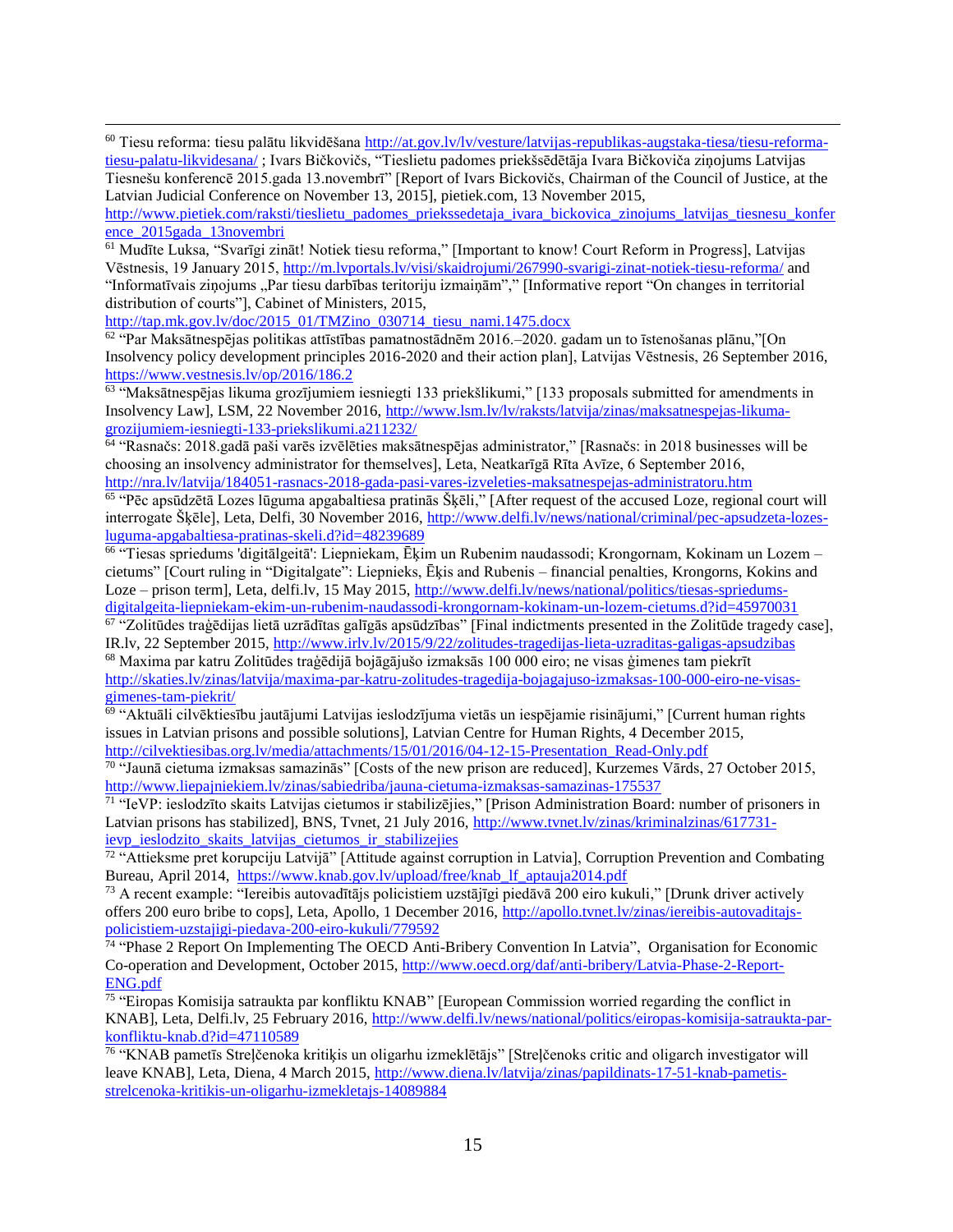77 "Strīķe: Streļčenoks piecus gadus strādājis oligarhu lietā minēto labā," [Strīķe: Streļčenoks for five years has been working in favour of oligarchs], Leta, Apollo, 10 November 2016, [http://apollo.tvnet.lv/zinas/strike-strelcenoks](http://apollo.tvnet.lv/zinas/strike-strelcenoks-piecus-gadus-stradajis-oligarhu-lieta-mineto-laba/777688)[piecus-gadus-stradajis-oligarhu-lieta-mineto-laba/777688](http://apollo.tvnet.lv/zinas/strike-strelcenoks-piecus-gadus-stradajis-oligarhu-lieta-mineto-laba/777688)

78 "Loskutovs pieļauj, ka KNAB darbinieki apzināti strādā minimālā režīmā" [Loskutovs concedes that KNAB employees are consciously working in a minimum mode], Leta, Tvnet.lv, 25 February 2016,

[http://www.tvnet.lv/zinas/viedokli/597700-loskutovs\\_pielauj\\_ka\\_knab\\_darbinieki\\_apzinati\\_strada\\_minimala\\_rezima](http://www.tvnet.lv/zinas/viedokli/597700-loskutovs_pielauj_ka_knab_darbinieki_apzinati_strada_minimala_rezima) <sup>79</sup> Gatis Suhoveckis, "Izgāžas KNAB vadītāja amata kandidātu konkurss; izbrāķēts arī Streļčenoks," [KNAB leadership competition fails; also Streļčenoks is regarded as unfit], Latvijas Neatkarīgā Televīzija, Skaties, 28 October 2016, [http://skaties.lv/zinas/latvija/izgazas-knab-vaditaja-amata-kandidatu-konkurss-izbrakets-ari](http://skaties.lv/zinas/latvija/izgazas-knab-vaditaja-amata-kandidatu-konkurss-izbrakets-ari-strelcenoks/)[strelcenoks/](http://skaties.lv/zinas/latvija/izgazas-knab-vaditaja-amata-kandidatu-konkurss-izbrakets-ari-strelcenoks/)

80 "Valsts kancelejas direktors: Nemainot kārtību, pie jauna KNAB vadītāja varētu tikt pēc 2-2,5 mēnešiem," [Director of State Chancellery: New KNAB director could be chosen in 2-2.5 months if the current system is not changed], Leta, Tynet, 22 November 2016, http://www.tynet.ly/zinas/latvija/635670-

valsts kancelejas direktors nemainot kartibu pie jauna knab vaditaja varetu tikt pec 225 menesiem 81 "Delna: KNAB priekšnieka amata kandidātu atlases komisiju svarīgi saglabāt nemainīgu," [Delna: It is important

to keep the KNAB director selection committee unchanged], Leta, Tvnet, 21 November 2016, [http://www.tvnet.lv/zinas/viedokli/635612-](http://www.tvnet.lv/zinas/viedokli/635612-delna_knab_prieksnieka_amata_kandidatu_atlases_komisiju_svarigi_saglabat_nemainigu)

delna knab prieksnieka amata kandidatu atlases komisiju svarigi saglabat nemainigu

82 "Streļčenoks no KNAB konsultatīvās padomes izslēdz viņu kritizējošo "Delnu" un "Providus"," [Streļčenoks excludes Delna and Providus from KNAB Consultative Council due to his criticism], kasjauns, 9 November 2016, [http://www.kasjauns.lv/lv/zinas/235808/strelcenoks-no-knab-konsultativas-padomes-izsledz-vinu-kritizejoso-delnu](http://www.kasjauns.lv/lv/zinas/235808/strelcenoks-no-knab-konsultativas-padomes-izsledz-vinu-kritizejoso-delnu-un-providus)[un-providus](http://www.kasjauns.lv/lv/zinas/235808/strelcenoks-no-knab-konsultativas-padomes-izsledz-vinu-kritizejoso-delnu-un-providus)

<sup>83</sup> "No spēka struktūrām iedzīvotāji vismazāk uzticas KNAB" [Out of all power structures people trust KNAB the least], Leta, Apollo.lv, 4 January 2016, [http://apollo.tvnet.lv/zinas/no-speka-strukturam-iedzivotaji-vismazak-uzticas](http://apollo.tvnet.lv/zinas/no-speka-strukturam-iedzivotaji-vismazak-uzticas-knab/716583)[knab/716583](http://apollo.tvnet.lv/zinas/no-speka-strukturam-iedzivotaji-vismazak-uzticas-knab/716583)

84 "Jūlijs Krūmiņš šorīt ir atbrīvots," [Jūlijs Krūmiņš has been released this morning], Leta, Dienas Bizness, 6 October 2016,<http://www.db.lv/finanses/bankas/julijs-krumins-sorit-ir-atbrivots-455072>

<sup>85</sup> "Saistībā ar KNAB sākto Jūrmalas procesu atstādina Rīgas tiesnesi Orniņu," [Riga court judge Orniņa fired over the criminal investigation in Jūrmala started by KNAB], LSM, 5 October 2016,

[http://www.lsm.lv/lv/raksts/latvija/zinas/saistiba-ar-knab-sakto-jurmalas-procesu-atstadina-rigas-tiesnesi](http://www.lsm.lv/lv/raksts/latvija/zinas/saistiba-ar-knab-sakto-jurmalas-procesu-atstadina-rigas-tiesnesi-orninu.a203986/)[orninu.a203986/](http://www.lsm.lv/lv/raksts/latvija/zinas/saistiba-ar-knab-sakto-jurmalas-procesu-atstadina-rigas-tiesnesi-orninu.a203986/)

<sup>86</sup> "Par kukuļošanu sākta kriminālvajāšana pret Magoni un Igaunijas miljonāru Osinovski," [Criminal persecution started against Magonis and Estonian millionaire Osinovsky for corruption], Leta, Diena, 7 July 2016, [http://www.diena.lv/raksts/latvija/kriminalzinas/par-kukulosanu-sakta-kriminalvajasana-pret-magoni-un-igaunijas](http://www.diena.lv/raksts/latvija/kriminalzinas/par-kukulosanu-sakta-kriminalvajasana-pret-magoni-un-igaunijas-miljonaru-osinovski-14146722)[miljonaru-osinovski-14146722](http://www.diena.lv/raksts/latvija/kriminalzinas/par-kukulosanu-sakta-kriminalvajasana-pret-magoni-un-igaunijas-miljonaru-osinovski-14146722)

<sup>87</sup> Uldis Dreiblats, Ritums Rozenbergs, "Magoņa lietu izstrādājuši igauņu drošībnieki" [Case of Magonis has been developed by Estonian security services], Neatkarīgā Rīta Avīze, 11 September 2015, [http://nra.lv/latvija/150153](http://nra.lv/latvija/150153-magona-lietu-izstradajusi-igaunu-drosibnieki.htm) [magona-lietu-izstradajusi-igaunu-drosibnieki.htm](http://nra.lv/latvija/150153-magona-lietu-izstradajusi-igaunu-drosibnieki.htm)

88 "KNAB atkal prasa Saeimas atļauju sodīt Belēviču" [KNAB asks the Parliament a permission to punish Belēvičs again], 12 February 2015[, http://www.la.lv/knab-atkal-prasa-saeimas-atlauju-sodit-belevicu/](http://www.la.lv/knab-atkal-prasa-saeimas-atlauju-sodit-belevicu/)

89 "KNAB sācis kriminālprocesu par Belēviča pārkāpumiem," [KNAB starts a criminal prosecution on Belēvičs' offences], BNS, Apollo, 2 August 2016, [http://apollo.tvnet.lv/zinas/knab-sacis-kriminalprocesu-par-belevica](http://apollo.tvnet.lv/zinas/knab-sacis-kriminalprocesu-par-belevica-parkapumiem/738715)[parkapumiem/738715](http://apollo.tvnet.lv/zinas/knab-sacis-kriminalprocesu-par-belevica-parkapumiem/738715)

90 "KNAB rīkojas Rasnača skapja pārvešanas lietā," [KNAB acts on case of transportation of Rasnačs wardrobe], Leta, Apollo, 12 September 2016,<http://apollo.tvnet.lv/zinas/knab-rikojas-rasnaca-skapja-parvesanas-lieta/743049>

91 "Rasnačam  $\epsilon$  250 sods par dienesta mašīnas izmantošanu skapja pārvešanai," [Rasnačs fined with 250 euro for using the state transport to transport the wardrobe], Leta, Tvnet, 12 September 2016,

[http://www.tvnet.lv/zinas/latvija/625125-](http://www.tvnet.lv/zinas/latvija/625125-rasnacam_250_sods_par_dienesta_masinas_izmantosanu_skapja_parvesanai)

 $\overline{a}$ 

[rasnacam\\_250\\_sods\\_par\\_dienesta\\_masinas\\_izmantosanu\\_skapja\\_parvesanai](http://www.tvnet.lv/zinas/latvija/625125-rasnacam_250_sods_par_dienesta_masinas_izmantosanu_skapja_parvesanai)

<sup>92</sup> "Sāk kriminālprocesu par iespējamiem kriminālpārkāpumiem Rīgas brīvostā," [Criminal persecution started on possible criminal offences in Freeport of Riga, Leta, Tvnet, 2 August 2016, [http://financenet.tvnet.lv/zinas/619206](http://financenet.tvnet.lv/zinas/619206-sak_kriminalprocesu_par_iespejamiem_kriminalparkapumiem_rigas_brivosta) sak kriminalprocesu par iespejamiem kriminalparkapumiem rigas brivosta

93 "Tiesai nodod Rīgas brīvostas pārvaldnieka Loginova un viņa vietnieka krimināllietu," [The criminal case of Freeport of Riga governor Loginovs and his deputy forwarded to court], Delfi, 6 May 2016,

[http://www.delfi.lv/news/national/criminal/tiesai-nodod-rigas-brivostas-parvaldnieka-loginova-un-vina-vietnieka](http://www.delfi.lv/news/national/criminal/tiesai-nodod-rigas-brivostas-parvaldnieka-loginova-un-vina-vietnieka-kriminallietu.d?id=47405985)[kriminallietu.d?id=47405985](http://www.delfi.lv/news/national/criminal/tiesai-nodod-rigas-brivostas-parvaldnieka-loginova-un-vina-vietnieka-kriminallietu.d?id=47405985)